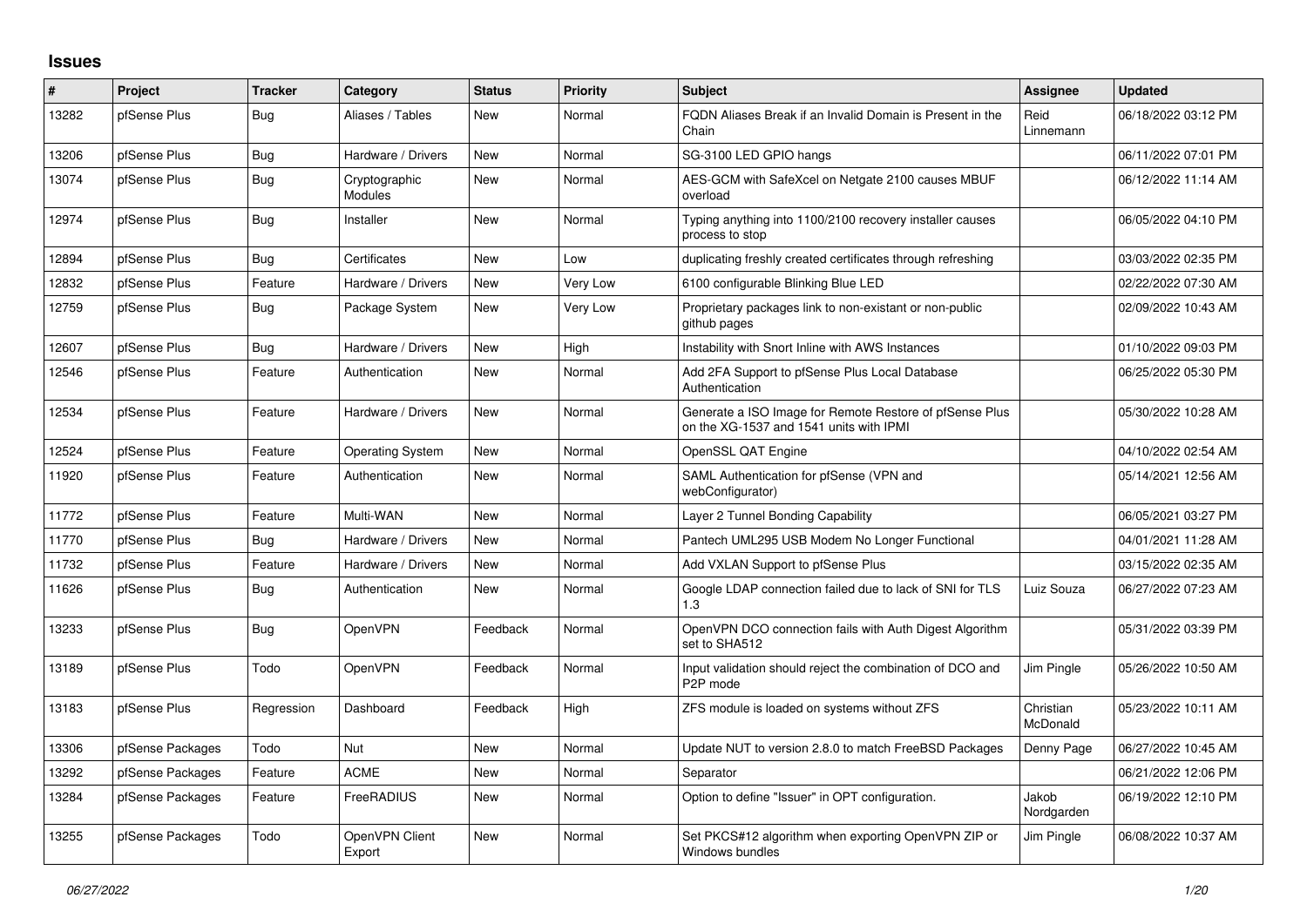| #     | Project          | <b>Tracker</b> | Category      | <b>Status</b> | <b>Priority</b> | <b>Subject</b>                                                                                               | Assignee            | <b>Updated</b>      |
|-------|------------------|----------------|---------------|---------------|-----------------|--------------------------------------------------------------------------------------------------------------|---------------------|---------------------|
| 13247 | pfSense Packages | <b>Bug</b>     | open-vm-tools | New           | Low             | Open-VM-Tools service actions do not work                                                                    |                     | 06/05/2022 07:09 PM |
| 13246 | pfSense Packages | Feature        | iperf         | <b>New</b>    | Normal          | iperf3 service controls do not work                                                                          |                     | 06/05/2022 06:51 PM |
| 13209 | pfSense Packages | <b>Bug</b>     | pfBlockerNG   | New           | Low             | Parsing Filter log by pfBlockerNG creates IP Block log with<br>Source/Destination mixed up or wrong Direcion | Viktor Gurov        | 05/25/2022 03:50 AM |
| 13207 | pfSense Packages | Feature        | pfBlockerNG   | <b>New</b>    | Normal          | The feed column on the Alerts page is confusing                                                              |                     | 05/24/2022 04:56 AM |
| 13202 | pfSense Packages | Bug            | pfBlockerNG   | New           | Normal          | Missing Protocols on IP Feed Groups Advanced<br>Inbound/Outbound Firewall Rule settings                      |                     | 05/23/2022 08:58 AM |
| 13201 | pfSense Packages | Feature        | pfBlockerNG   | <b>New</b>    | Normal          | Add FireHol Security IP Feeds                                                                                |                     | 05/23/2022 06:34 AM |
| 13200 | pfSense Packages | Feature        | pfBlockerNG   | New           | Normal          | Custom DNS Servers for Alert settings                                                                        |                     | 05/23/2022 06:16 AM |
| 13199 | pfSense Packages | Feature        | pfBlockerNG   | New           | Normal          | Feed groups should not have the first listing in the group bar                                               |                     | 05/23/2022 06:03 AM |
| 13198 | pfSense Packages | Feature        | pfBlockerNG   | New           | Normal          | Dark Theme Styling issues - Alerts White bar                                                                 |                     | 05/23/2022 06:05 AM |
| 13197 | pfSense Packages | Feature        | pfBlockerNG   | New           | Normal          | Put a Single donation link and a proper patreon lin in the<br>pfBlocker Support Banner / Widget              |                     | 05/23/2022 05:35 AM |
| 13196 | pfSense Packages | Feature        | pfBlockerNG   | New           | Normal          | remove NoVirusThanks feed                                                                                    |                     | 05/23/2022 06:05 AM |
| 13195 | pfSense Packages | Feature        | pfBlockerNG   | New           | Normal          | Dedicated website for Feed mangement - Community<br>Driven                                                   |                     | 05/23/2022 05:22 AM |
| 13194 | pfSense Packages | Bug            | pfBlockerNG   | <b>New</b>    | Normal          | Remove dead Malc0de feed                                                                                     |                     | 05/23/2022 05:16 AM |
| 13180 | pfSense Packages | <b>Bug</b>     | pfBlockerNG   | <b>New</b>    | High            | High CPU Utilization with pfb_filter <sup>[]</sup> since PfBlockerNG<br>update to devel 3.1.0 4              |                     | 06/14/2022 08:00 AM |
| 13179 | pfSense Packages | Feature        | pfBlockerNG   | <b>New</b>    | High            | Search based on CIDR                                                                                         |                     | 05/17/2022 09:45 AM |
| 13156 | pfSense Packages | Regression     | pfBlockerNG   | New           | Normal          | pfBlockerNG IP block stats do not work                                                                       |                     | 06/13/2022 08:16 PM |
| 13141 | pfSense Packages | Bug            | squidguard    | New           | Normal          | wrong page squidguard block                                                                                  |                     | 05/09/2022 05:33 PM |
| 13138 | pfSense Packages | Feature        | pfBlockerNG   | New           | Normal          | DNS over HTTPS/TLS Blocking should be removed from<br>SafeSearch                                             |                     | 05/07/2022 02:52 AM |
| 13137 | pfSense Packages | Feature        | pfBlockerNG   | New           | Normal          | ckuethe/doh-blocklist.txt add to DoH feeds                                                                   |                     | 05/07/2022 02:39 AM |
| 13136 | pfSense Packages | Feature        | pfBlockerNG   | New           | Normal          | Add crypt0rr DNS-over-HTTPS (DOH) provider list feeds                                                        |                     | 05/07/2022 02:27 AM |
| 13135 | pfSense Packages | Feature        | pfBlockerNG   | New           | Normal          | Add dibdot DoH-IP-blocklists feeds                                                                           | <b>Viktor Gurov</b> | 05/08/2022 01:50 AM |
| 13128 | pfSense Packages | Bug            | Zabbix        | New           | Normal          | Zabbix Agent 6: HA Server Setup                                                                              |                     | 05/05/2022 01:55 AM |
| 13073 | pfSense Packages | <b>Bug</b>     | Squid         | New           | Normal          | ClamAV - clamd dies with high CPU load and thus the<br>C-ICAP of squid-reverse proxy causes http:500 errors  |                     | 04/19/2022 05:38 AM |
| 13053 | pfSense Packages | <b>Bug</b>     | <b>ACME</b>   | New           | Normal          | LoopiaAPI error handling                                                                                     |                     | 05/05/2022 10:58 AM |
| 13045 | pfSense Packages | Bug            | WireGuard     | New           | Normal          | Firewall floating rules ignore WireGuard traffic                                                             |                     | 04/11/2022 09:40 AM |
| 13044 | pfSense Packages | Feature        | Mail report   | New           | Normal          | Customized reporting                                                                                         |                     | 04/11/2022 09:22 AM |
| 13043 | pfSense Packages | Bug            | WireGuard     | New           | Normal          | OSPF over Wireguard interface doesn't populate neighbors<br>after reboot                                     |                     | 04/11/2022 09:22 AM |
| 13039 | pfSense Packages | Feature        | AWS VPC       | New           | Normal          | Handle transit gateway VPNs in the AWS VPN wizard                                                            |                     | 04/11/2022 07:31 AM |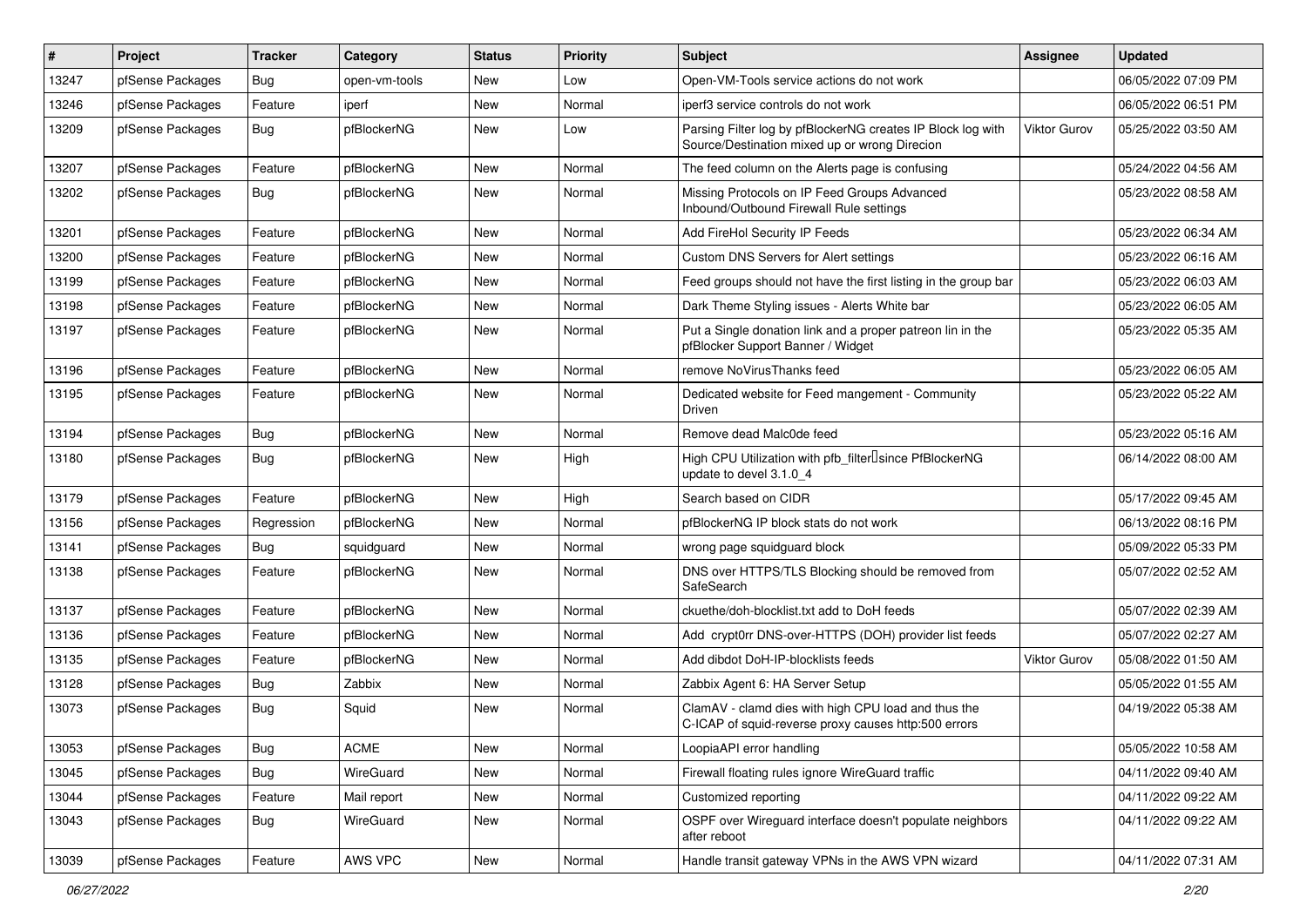| #     | Project          | <b>Tracker</b> | Category               | <b>Status</b> | <b>Priority</b> | <b>Subject</b>                                                                                                                        | <b>Assignee</b>       | <b>Updated</b>      |
|-------|------------------|----------------|------------------------|---------------|-----------------|---------------------------------------------------------------------------------------------------------------------------------------|-----------------------|---------------------|
| 13018 | pfSense Packages | Bug            | pfBlockerNG            | <b>New</b>    | Normal          | TLD and DNSBL Safesearch DOH conflict disables TLD<br>block when conflicting DOH FQDN is deselected or<br>whitelisted                 |                       | 04/01/2022 05:59 PM |
| 12982 | pfSense Packages | <b>Bug</b>     | FreeRADIUS             | <b>New</b>    | Normal          | FreeRadius RadReply table entries missing from pf                                                                                     |                       | 06/19/2022 05:38 PM |
| 12932 | pfSense Packages | Feature        | pfBlockerNG            | New           | High            | pfblockerng per user whitelist                                                                                                        |                       | 03/11/2022 11:08 AM |
| 12924 | pfSense Packages | <b>Bug</b>     | WireGuard              | New           | Normal          | DNS Resolver WireGuard ACL Inconsistency                                                                                              | Christian<br>McDonald | 04/10/2022 10:36 AM |
| 12918 | pfSense Packages | Feature        | pfBlockerNG            | <b>New</b>    | Normal          | pfBlockerNG-devel changes from xmlrpc sync do not take<br>effect immediately                                                          |                       | 03/07/2022 02:29 PM |
| 12916 | pfSense Packages | <b>Bug</b>     | pfBlockerNG            | <b>New</b>    | Normal          | pfBlockerNG-devel cron job does not trigger xmlrpc sync                                                                               | <b>Viktor Gurov</b>   | 04/11/2022 12:55 PM |
| 12909 | pfSense Packages | Feature        | Suricata               | <b>New</b>    | Normal          | Convert Suricata GeoIP Lookup feature on ALERTS tab to<br>use local GeoIP2 database                                                   | Viktor Gurov          | 03/07/2022 08:28 AM |
| 12899 | pfSense Packages | Bug            | Suricata               | New           | Normal          | Suricata doesn't honor Pass List                                                                                                      |                       | 03/04/2022 01:22 PM |
| 12889 | pfSense Packages | Feature        | <b>FRR</b>             | New           | Normal          | FRR GUI add set ipv6 next-hop global                                                                                                  |                       | 03/02/2022 06:10 AM |
| 12860 | pfSense Packages | Feature        | New Package<br>Request | New           | Normal          | add mmc-utils package to all images                                                                                                   |                       | 02/24/2022 07:18 AM |
| 12859 | pfSense Packages | Feature        | Zabbix                 | New           | Normal          | Add Zabbix 6.0 LTS (agent and proxy) packages                                                                                         |                       | 02/23/2022 07:11 AM |
| 12845 | pfSense Packages | <b>Bug</b>     | softflowd              | <b>New</b>    | Normal          | softflowd wrong vlan tag                                                                                                              |                       | 02/21/2022 10:40 AM |
| 12822 | pfSense Packages | Bug            | pfBlockerNG            | New           | Normal          | IPv4 Source ASN format not working                                                                                                    |                       | 02/18/2022 10:47 AM |
| 12812 | pfSense Packages | Feature        | arpwatch               | <b>New</b>    | Normal          | Would it be helpful if the FreeBSD net-mgmt/arpwatch port<br>had an option to use mail/dma for mail delivery?                         |                       | 02/16/2022 06:09 PM |
| 12806 | pfSense Packages | Todo           | node_exporter          | New           | Normal          | Update node_exporter to 1.3.1                                                                                                         |                       | 02/15/2022 05:26 PM |
| 12789 | pfSense Packages | Feature        | <b>ACME</b>            | New           | Very Low        | Show expiration date of certificates in the ACME package<br>list                                                                      |                       | 02/14/2022 09:20 AM |
| 12767 | pfSense Packages | <b>Bug</b>     | Avahi                  | New           | Normal          | `Package radavahi-daemon does does not exist in current<br>pfSense version and it has been removed" message on<br>pfSense 2.7 restore |                       | 02/07/2022 11:28 AM |
| 12760 | pfSense Packages | Bug            | WireGuard              | <b>New</b>    | Normal          | Link-local addresses disallowed on Wireguard interfaces                                                                               | Christian<br>McDonald | 02/07/2022 03:50 AM |
| 12751 | pfSense Packages | <b>Bug</b>     | <b>FRR</b>             | New           | Normal          | Improve FRR route restoration after gateway events                                                                                    |                       | 02/06/2022 11:07 PM |
| 12748 | pfSense Packages | Feature        | Suricata               | <b>New</b>    | Normal          | Suricata blocked page timestamp breakout to it's own<br>sortable column                                                               |                       | 02/01/2022 12:06 PM |
| 12736 | pfSense Packages | Feature        | pfBlockerNG            | New           | Low             | Allow custom cron intervals                                                                                                           |                       | 01/30/2022 08:55 PM |
| 12732 | pfSense Packages | <b>Bug</b>     | squidguard             | New           | High            | Squid https filtering squidguard acl target list - erratic<br>behaviour                                                               |                       | 01/26/2022 09:11 AM |
| 12717 | pfSense Packages | Todo           | Squid                  | New           | Normal          | Squid 5.x Branch                                                                                                                      |                       | 01/25/2022 06:24 PM |
| 12711 | pfSense Packages | Feature        | Telegraf               | New           | Normal          | Add InfluxDB V2 support                                                                                                               |                       | 01/21/2022 02:54 AM |
| 12670 | pfSense Packages | <b>Bug</b>     | <b>ACME</b>            | New           | Normal          | ACME package writes credentials to system log                                                                                         | Viktor Gurov          | 03/07/2022 10:58 AM |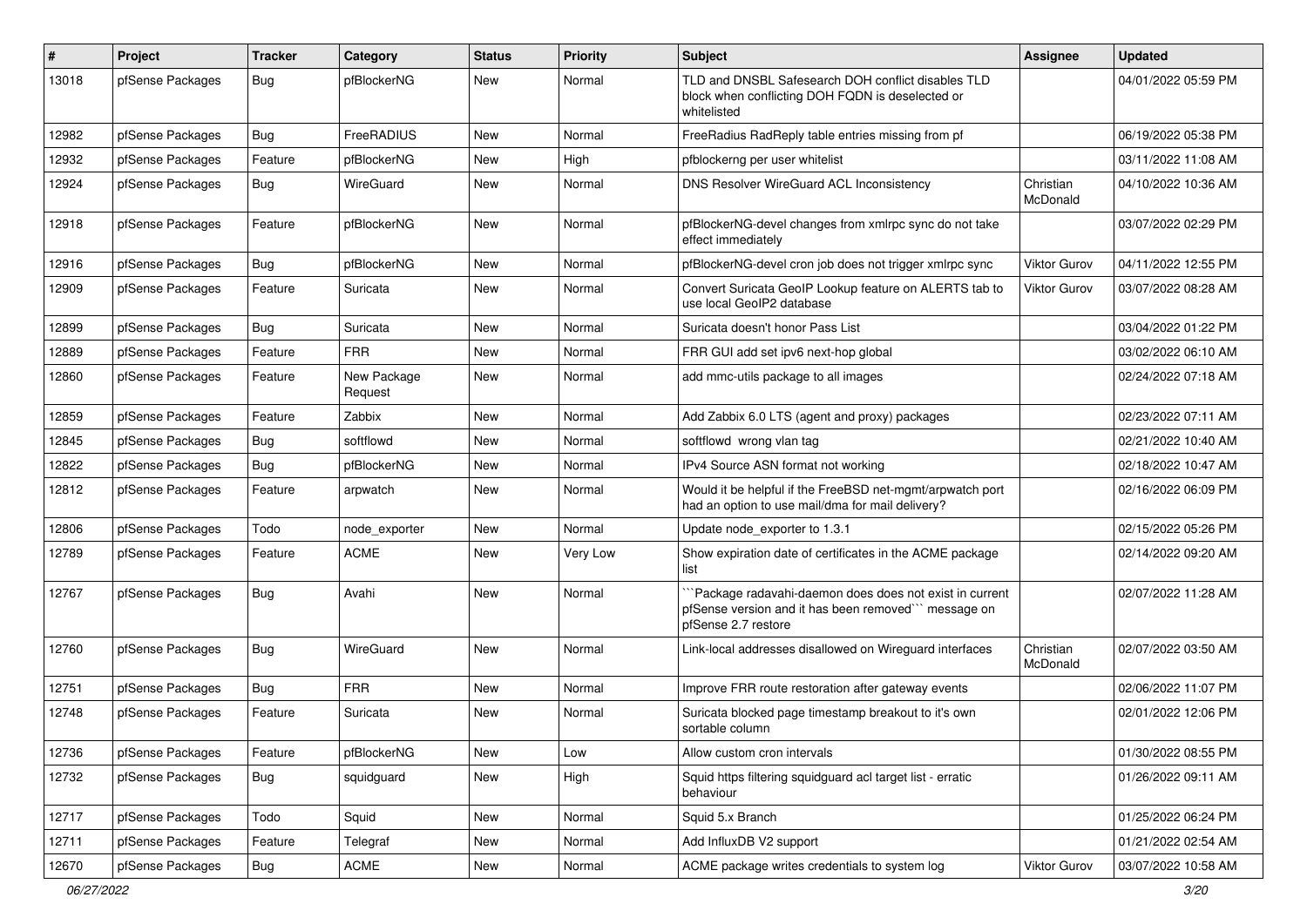| #     | Project          | <b>Tracker</b> | Category                 | <b>Status</b> | <b>Priority</b> | <b>Subject</b>                                                                                            | Assignee              | <b>Updated</b>      |
|-------|------------------|----------------|--------------------------|---------------|-----------------|-----------------------------------------------------------------------------------------------------------|-----------------------|---------------------|
| 12667 | pfSense Packages | Bug            | WireGuard                | <b>New</b>    | Normal          | Firewall Crashed After Upgrading Wireguard                                                                |                       | 01/07/2022 09:18 AM |
| 12658 | pfSense Packages | Feature        | darkstat                 | <b>New</b>    | Normal          | Adding prometheus metrics to darkstat                                                                     |                       | 05/27/2022 09:44 PM |
| 12656 | pfSense Packages | Feature        | New Package<br>Request   | New           | Normal          | <b>NextDNS</b>                                                                                            |                       | 01/31/2022 01:50 AM |
| 12655 | pfSense Packages | Bug            | Telegraf                 | <b>New</b>    | Normal          | telegraf, wireguard plugin failing                                                                        |                       | 12/30/2021 05:51 PM |
| 12623 | pfSense Packages | Bug            | <b>ACME</b>              | <b>New</b>    | Normal          | acme.sh package   DNS-ISPConfig settings                                                                  | <b>Viktor Gurov</b>   | 03/10/2022 03:42 PM |
| 12608 | pfSense Packages | Bug            | WireGuard                | <b>New</b>    | High            | WireGuard tunnels monitored by dpinger causing system to<br>stop routing completely in certain situations | Christian<br>McDonald | 12/16/2021 03:14 PM |
| 12573 | pfSense Packages | Feature        | New Package<br>Request   | <b>New</b>    | Normal          | Dashboard widget with external connection map                                                             | aleksei<br>prokofiev  | 12/07/2021 07:38 AM |
| 12538 | pfSense Packages | <b>Bug</b>     | PIMD                     | <b>New</b>    | Normal          | PIMD sub-interface bug                                                                                    |                       | 11/20/2021 09:44 PM |
| 12526 | pfSense Packages | Feature        | WireGuard                | <b>New</b>    | Normal          | <b>WireGuard Widget</b>                                                                                   | Christian<br>McDonald | 11/17/2021 07:15 AM |
| 12525 | pfSense Packages | Feature        | WireGuard                | <b>New</b>    | Normal          | WireGuard Tunnel restore configuration                                                                    | Christian<br>McDonald | 11/17/2021 07:15 AM |
| 12520 | pfSense Packages | Feature        | Squid                    | <b>New</b>    | High            | [Squid] - Allow or Deny Mappings from IP/Host/GeoIP<br>sources                                            |                       | 11/12/2021 02:13 PM |
| 12513 | pfSense Packages | Feature        | WireGuard                | <b>New</b>    | Normal          | WireGuard Utilization Status (Beyond Active Connection)                                                   | Christian<br>McDonald | 12/22/2021 08:40 PM |
| 12502 | pfSense Packages | Feature        | syslog-ng                | New           | Normal          | Syslog-ng Configuration Library (scl) missing                                                             |                       | 11/02/2021 06:06 PM |
| 12491 | pfSense Packages | Feature        | squidguard               | New           | Normal          | squidguard: allow multiple regex                                                                          |                       | 10/28/2021 03:30 PM |
| 12465 | pfSense Packages | Feature        | haproxy                  | New           | Normal          | Add forwardfor advanced usecases                                                                          |                       | 10/16/2021 07:35 PM |
| 12444 | pfSense Packages | Bug            | ntop                     | New           | Normal          | ntopng throws errors when viewing single host                                                             |                       | 10/11/2021 12:39 PM |
| 12427 | pfSense Packages | Todo           | haproxy                  | New           | Normal          | ha-proxy: action order in the GUI is not keeped in the<br>resulting ha-proxy configuration                |                       | 10/06/2021 07:02 AM |
| 12369 | pfSense Packages | Feature        | Mail report              | <b>New</b>    | Low             | Skip If No Content issue                                                                                  |                       | 09/14/2021 06:40 AM |
| 12358 | pfSense Packages | Feature        | pfBlockerNG              | <b>New</b>    | Normal          | IP List Copy/Import/Export                                                                                |                       | 09/09/2021 01:56 PM |
| 12338 | pfSense Packages | Bug            | <b>RRD Summary</b>       | <b>New</b>    | Normal          | RRD Summary does not report data on 3100                                                                  |                       | 04/15/2022 02:54 PM |
| 12329 | pfSense Packages | Feature        | Avahi                    | <b>New</b>    | Normal          | Add optional floating firewall rules for IPv4 and IPv6                                                    |                       | 02/09/2022 04:43 PM |
| 12308 | pfSense Packages | Feature        | New Package<br>Request   | <b>New</b>    | Normal          | Dynamicaly Update Firewall Aliases from OpenVPN LDAP<br>Group membership of the connected user            |                       | 08/27/2021 12:51 AM |
| 12286 | pfSense Packages | Bug            | FreeRADIUS               | <b>New</b>    | Normal          | Add support for ntlm auth in LDAP                                                                         |                       | 08/20/2021 08:27 AM |
| 12281 | pfSense Packages | Feature        | <b>Nut</b>               | <b>New</b>    | Normal          | Add support for Telegram/Pushover notifications                                                           | <b>Viktor Gurov</b>   | 01/24/2022 07:25 AM |
| 12260 | pfSense Packages | Bug            | ntop                     | <b>New</b>    | Normal          | Update popup and version missmatch?                                                                       |                       | 01/08/2022 05:53 AM |
| 12188 | pfSense Packages | Bug            | OpenVPN Client<br>Export | <b>New</b>    | Normal          | client export breaks multi remote configurations                                                          |                       | 10/02/2021 05:58 PM |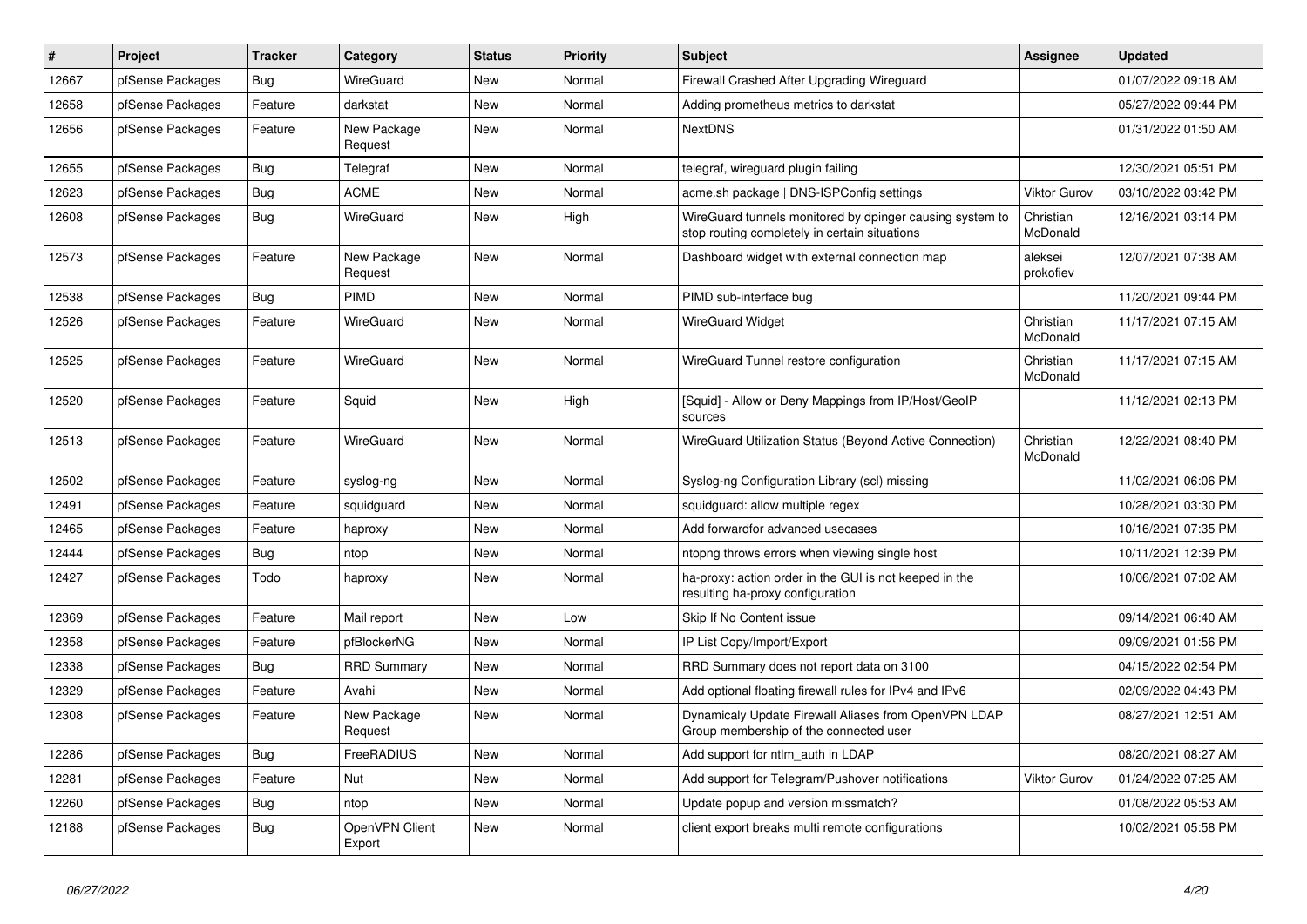| #     | Project          | <b>Tracker</b> | Category                     | <b>Status</b> | <b>Priority</b> | Subject                                                                                                     | <b>Assignee</b> | <b>Updated</b>      |
|-------|------------------|----------------|------------------------------|---------------|-----------------|-------------------------------------------------------------------------------------------------------------|-----------------|---------------------|
| 12179 | pfSense Packages | Feature        | qemu-guest-agent             | New           | Normal          | QEMU package                                                                                                |                 | 07/30/2021 08:02 AM |
| 12178 | pfSense Packages | Bug            | WireGuard                    | New           | Low             | WireGuard always shows 'Configuring WireGuard<br>tunnelsdone.' message on boot                              |                 | 07/30/2021 06:58 AM |
| 12130 | pfSense Packages | Bug            | Zeek                         | New           | Normal          | Zeek fails to start                                                                                         |                 | 07/15/2021 02:00 AM |
| 12126 | pfSense Packages | Bug            | FreeRADIUS                   | New           | Normal          | freeradius3 0.15.7 31                                                                                       |                 | 10/11/2021 08:21 AM |
| 12097 | pfSense Packages | Feature        | pfBlockerNG                  | New           | Normal          | Add dnsbl and geoip logs to system log                                                                      |                 | 07/06/2021 01:25 PM |
| 12084 | pfSense Packages | Bug            | <b>FRR</b>                   | New           | Normal          | libfrr.so.0 error on SG-1100                                                                                |                 | 06/26/2021 08:22 AM |
| 12033 | pfSense Packages | Bug            | pfBlockerNG                  | New           | Normal          | maxmindb and _sqlite3 modules not found                                                                     |                 | 10/01/2021 04:42 AM |
| 12009 | pfSense Packages | Bug            | Zabbix                       | New           | Normal          | Zabbix Agent starts twice by /etc/rc.start packages                                                         |                 | 06/08/2021 01:35 AM |
| 11997 | pfSense Packages | <b>Bug</b>     | <b>IPsec Profile Wizard</b>  | New           | Normal          | Add Support for Android Strongswan Profiles in the Profile<br>Wizard                                        | Jim Pingle      | 07/10/2021 07:51 PM |
| 11970 | pfSense Packages | <b>Bug</b>     | Coreboot                     | New           | Normal          | Netgate Firmware Upgrade Doesn't Work on XG-2758                                                            |                 | 04/21/2022 12:39 PM |
| 11963 | pfSense Packages | Feature        | <b>FRR</b>                   | New           | Normal          | Dynamically change OSPF interface costs on selected<br>interfaces on CARP event                             |                 | 05/26/2021 04:13 AM |
| 11931 | pfSense Packages | Feature        | <b>ACME</b>                  | New           | Normal          | Add support for validating a domain's ownership via Google<br>Cloud Cloud DNS                               |                 | 02/15/2022 03:18 AM |
| 11898 | pfSense Packages | Bug            | apcupsd                      | New           | Normal          | PHP error from apcupsd dashboard widget                                                                     |                 | 05/07/2021 09:12 AM |
| 11890 | pfSense Packages | Feature        | New Package<br>Request       | New           | Normal          | Browser-based "clientless" VPN                                                                              |                 | 05/05/2021 07:26 AM |
| 11848 | pfSense Packages | Bug            | Squid                        | New           | Normal          | Issue with squid cache download speed                                                                       |                 | 04/23/2021 09:30 PM |
| 11841 | pfSense Packages | Bug            | <b>FRR</b>                   | New           | Normal          | FRR access lists default bahavior changed to permit by<br>default                                           |                 | 04/22/2021 09:52 AM |
| 11837 | pfSense Packages | Feature        | <b>FRR</b>                   | New           | Low             | Increase field length of FRR Networks in Access Lists and<br>Prefix Lists                                   |                 | 04/22/2021 07:10 AM |
| 11835 | pfSense Packages | Bug            | <b>FRR</b>                   | New           | Normal          | FRR OSPF redistributed connected routes disappearing                                                        |                 | 04/22/2021 07:11 AM |
| 11827 | pfSense Packages | Feature        | <b>ACME</b>                  | New           | Normal          | Please include acme deploy folder/scripts                                                                   |                 | 03/06/2022 04:31 AM |
| 11826 | pfSense Packages | Feature        | <b>ACME</b>                  | New           | Normal          | Preserve acme SAN Method parameters for new cert<br>creations                                               |                 | 04/20/2021 02:02 PM |
| 11823 | pfSense Packages | Feature        | <b>FRR</b>                   | New           | Normal          | Route handling enhancements                                                                                 |                 | 04/19/2021 06:23 PM |
| 11802 | pfSense Packages | Bug            | FreeRADIUS                   | New           | Normal          | FreeRADIUS sync                                                                                             |                 | 05/10/2021 04:18 AM |
| 11797 | pfSense Packages | Bug            | <b>Status Traffic Totals</b> | $\vert$ New   | Normal          | Traffic Totals lost upon reboot when using a ramdisk for /var John Cornwell 04/10/2021 06:27 PM<br>and /tmp |                 |                     |
| 11784 | pfSense Packages | Feature        | squidguard                   | <b>New</b>    | Normal          | squidguard auto update blacklist option                                                                     |                 | 04/06/2021 01:53 AM |
| 11780 | pfSense Packages | Bug            | Suricata                     | New           | Very High       | Suricata package fails to prune suricata.log                                                                |                 | 08/06/2021 07:18 AM |
| 11777 | pfSense Packages | Bug            | Unbound                      | New           | Very Low        | Input validation prevents DNS Resolver from being disabled                                                  |                 | 04/05/2021 05:51 PM |
| 11763 | pfSense Packages | <b>Bug</b>     | Status_Monitoring            | New           | Normal          | Traffic graphs refresh issue                                                                                |                 | 05/03/2021 09:44 AM |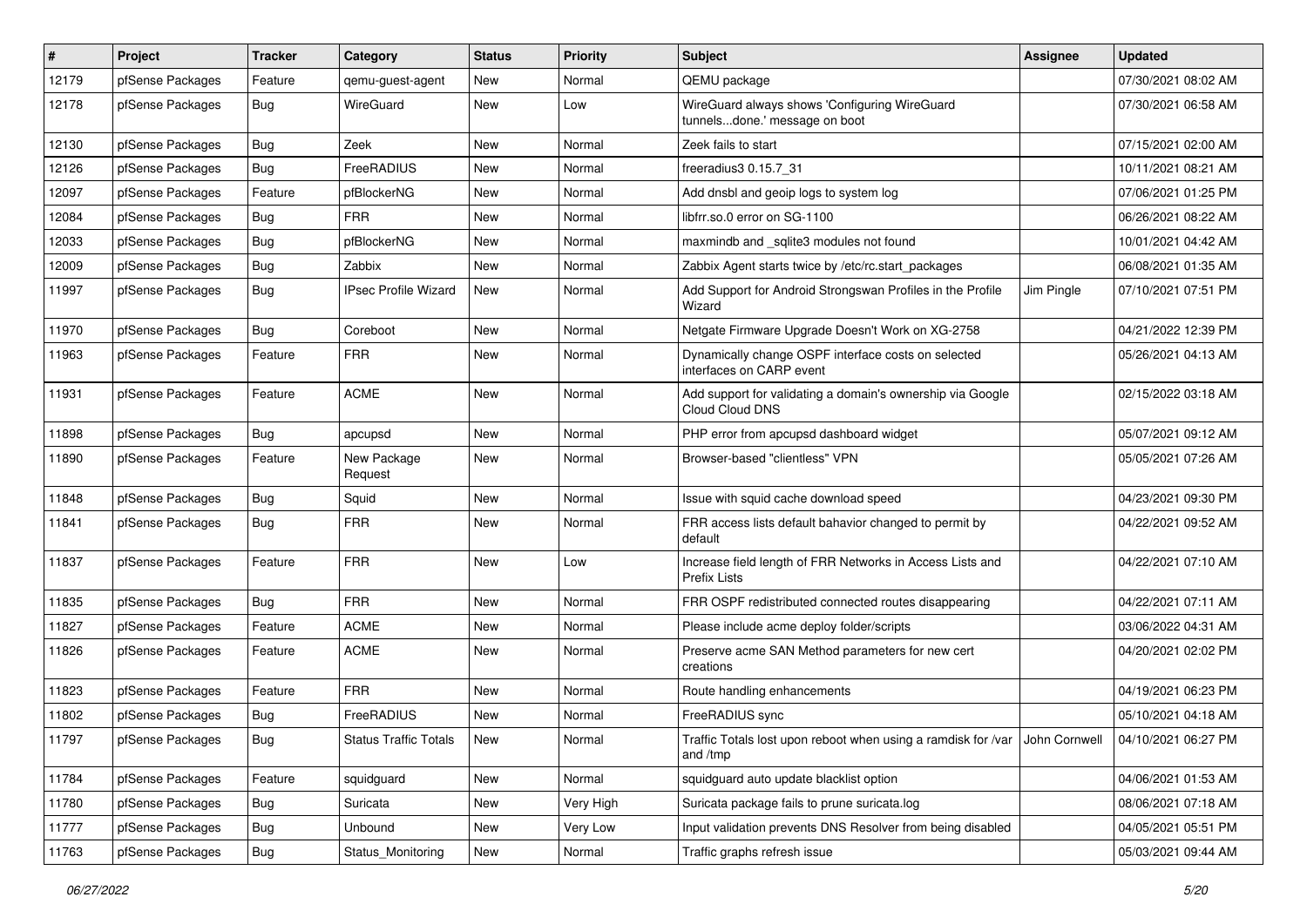| $\vert$ # | Project          | <b>Tracker</b> | Category               | <b>Status</b> | Priority | Subject                                                                                                                | <b>Assignee</b> | <b>Updated</b>      |
|-----------|------------------|----------------|------------------------|---------------|----------|------------------------------------------------------------------------------------------------------------------------|-----------------|---------------------|
| 11749     | pfSense Packages | Feature        | pfBlockerNG            | New           | Normal   | Option to disable NAT rule creation                                                                                    |                 | 04/06/2021 11:45 PM |
| 11742     | pfSense Packages | <b>Bug</b>     | Suricata               | New           | Normal   | Blocking / Unblocking is not working correctly.                                                                        |                 | 09/01/2021 11:08 AM |
| 11703     | pfSense Packages | Feature        | <b>FRR</b>             | New           | Normal   | add Krill and Routinator support BGP RPKI                                                                              |                 | 03/18/2021 07:47 PM |
| 11650     | pfSense Packages | Bug            | <b>FRR</b>             | New           | Very Low | FRR configuration broken on restore of manually edited<br>FRR config sections                                          |                 | 03/10/2021 08:50 AM |
| 11634     | pfSense Packages | Regression     | <b>BIND</b>            | New           | Normal   | bind hangs when pfsense is reconnecting as an openvpn<br>client to a TUN openvpn server                                |                 | 03/14/2021 07:23 AM |
| 11610     | pfSense Packages | Bug            | <b>NET-SNMP</b>        | <b>New</b>    | Normal   | NET-SNMP is not setting the correct permissions on AgentX                                                              |                 | 06/28/2021 07:54 AM |
| 11592     | pfSense Packages | Bug            | node_exporter          | New           | Normal   | Node exporter can not read system statistics                                                                           |                 | 10/15/2021 09:37 PM |
| 11579     | pfSense Packages | Feature        | Snort                  | New           | Normal   | Snort alerts or blocks trigger notifications                                                                           |                 | 03/01/2021 03:26 AM |
| 11573     | pfSense Packages | Feature        | New Package<br>Request | New           | Normal   | <b>Custom Commands</b>                                                                                                 |                 | 03/16/2021 07:28 PM |
| 11572     | pfSense Packages | <b>Bug</b>     | pfBlockerNG            | <b>New</b>    | High     | Auto created firewall rules have IPv4 as protocol only - even<br>for IPv6 lists.                                       |                 | 06/25/2022 10:59 AM |
| 11567     | pfSense Packages | Feature        | Mail report            | New           | Normal   | Email report add a note filed request                                                                                  |                 | 02/27/2021 03:44 PM |
| 11563     | pfSense Packages | Bug            | <b>BIND</b>            | New           | High     | BIND GUI writes TXT records > 255 characters                                                                           |                 | 02/27/2021 07:11 AM |
| 11534     | pfSense Packages | Regression     | FreeRADIUS             | New           | High     | FreeRADIUS EAP anonymous connection forbidden<br>out-of-tunnel                                                         |                 | 07/14/2021 02:32 AM |
| 11525     | pfSense Packages | Bug            | Suricata               | <b>New</b>    | Normal   | pfsense 2.5.0 release version for vlan issue to suricata                                                               |                 | 11/11/2021 08:16 AM |
| 11522     | pfSense Packages | <b>Bug</b>     | Zabbix                 | <b>New</b>    | Normal   | fping6 error                                                                                                           |                 | 02/24/2021 07:13 AM |
| 11509     | pfSense Packages | <b>Bug</b>     | <b>LCDProc</b>         | New           | Low      | LCD package - not starting at boot - stop and start in Status<br>Window not possible                                   |                 | 02/23/2021 10:55 AM |
| 11493     | pfSense Packages | Bug            | Zabbix                 | New           | Very Low | After upgrade zabbix proxy wont start                                                                                  |                 | 02/21/2021 05:31 AM |
| 11490     | pfSense Packages | Bug            | Service Watchdog       | New           | Very Low | Service Watchdog - Impacts Reboots and Package Updates                                                                 |                 | 02/22/2021 12:07 PM |
| 11479     | pfSense Packages | <b>Bug</b>     | snmptt                 | New           | Normal   | snmptt 1.4.2 does not work in daemon mode                                                                              |                 | 02/20/2021 04:37 PM |
| 11414     | pfSense Packages | <b>Bug</b>     | pfBlockerNG            | New           | Normal   | Enabling feed "Public_DNS4_all" breaks some Google<br>services                                                         |                 | 02/13/2021 02:46 AM |
| 11411     | pfSense Packages | Feature        | New Package<br>Request | <b>New</b>    | Normal   | Smokeping as a default latency measurement tool                                                                        |                 | 02/12/2021 09:29 PM |
| 11410     | pfSense Packages | Feature        | New Package<br>Request | New           | Normal   | adding bpytop (former Bashtop)                                                                                         |                 | 07/26/2021 12:33 PM |
| 11398     | pfSense Packages | Bug            | pfBlockerNG            | <b>New</b>    | Normal   | pfBlocker upgrade hangs forever                                                                                        |                 | 04/21/2022 12:39 PM |
| 11375     | pfSense Packages | Bug            | apcupsd                | New           | Normal   | UPS Type <blank> for USB APC</blank>                                                                                   |                 | 02/26/2021 11:10 AM |
| 11266     | pfSense Packages | Feature        | AutoConfigBackup       | New           | Very Low | Give an option to list restore point in "reverse" order/latest at<br>the top.                                          |                 | 01/19/2021 06:58 PM |
| 11261     | pfSense Packages | <b>Bug</b>     | pfBlockerNG            | New           | Normal   | pfBlockerNG ASN numbers in IPv4 (/IPv6) Custom List<br>generate error(s) "Invalid numeric literal at line 1, column 7" |                 | 01/28/2021 08:34 AM |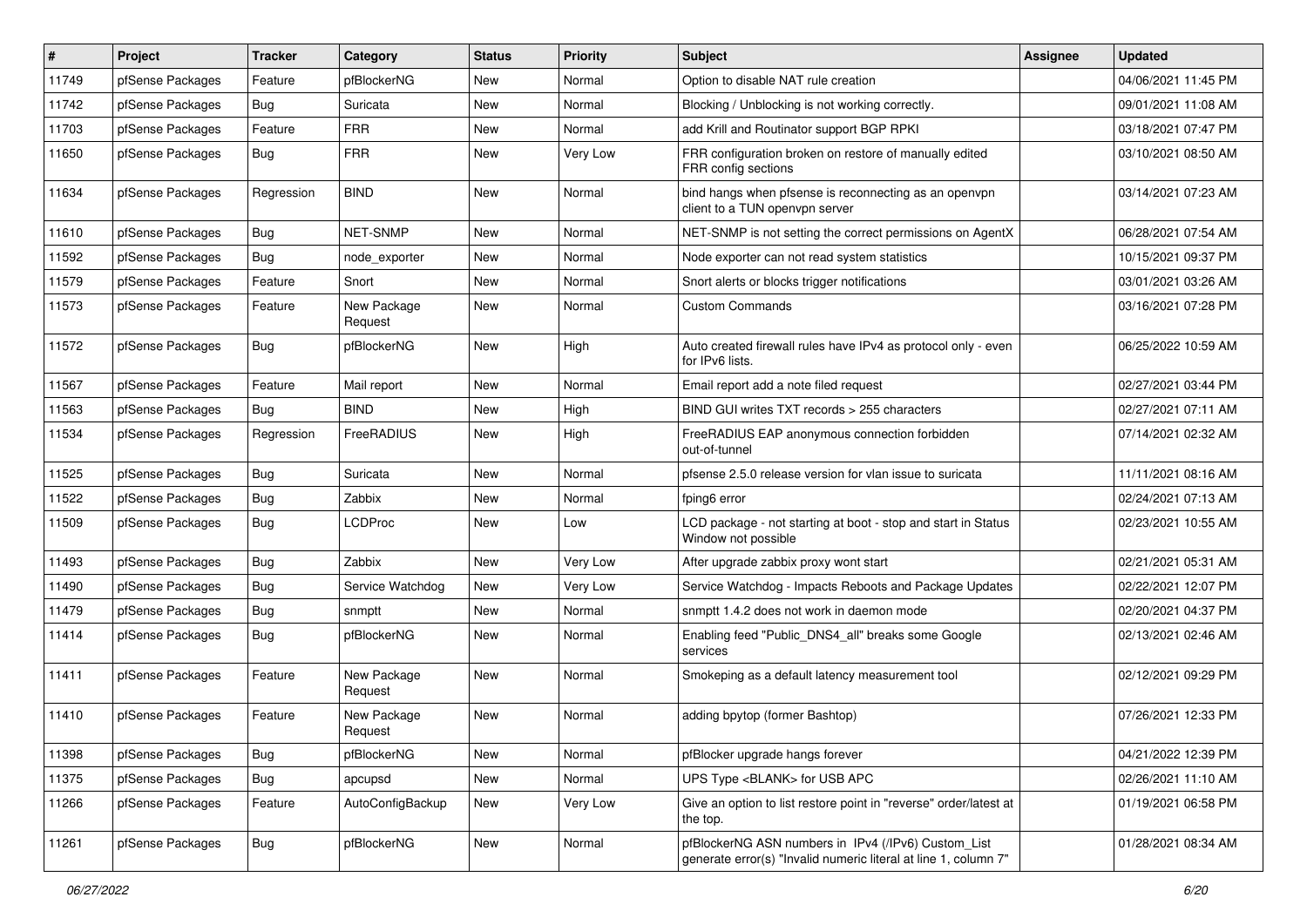| #     | Project          | <b>Tracker</b> | Category                 | <b>Status</b> | Priority | <b>Subject</b>                                                                                | Assignee | <b>Updated</b>      |
|-------|------------------|----------------|--------------------------|---------------|----------|-----------------------------------------------------------------------------------------------|----------|---------------------|
| 11260 | pfSense Packages | Feature        | pfBlockerNG              | New           | Normal   | pfBlockerNG: predefined ASN groups for Google, Facebook,<br>Apple, etc with useful selections |          | 01/18/2021 03:46 PM |
| 11235 | pfSense Packages | Bug            | Filer                    | New           | Normal   | Filer run script when "state" unchanged                                                       |          | 01/08/2021 07:24 AM |
| 11227 | pfSense Packages | Feature        | pfBlockerNG              | New           | Normal   | Feeds update                                                                                  |          | 01/07/2021 12:11 AM |
| 11209 | pfSense Packages | Feature        | pfBlockerNG              | New           | Normal   | pfBlockerNG soft blocking                                                                     |          | 01/01/2021 02:07 PM |
| 11200 | pfSense Packages | Feature        | Squid                    | New           | Normal   | Squid reverse proxy + multiple ssl certificates                                               |          | 12/31/2020 03:50 AM |
| 11182 | pfSense Packages | Bug            | <b>NRPE</b>              | New           | Normal   | NRPE in HA syncs the bind IP                                                                  |          | 12/01/2021 02:15 AM |
| 11178 | pfSense Packages | Feature        | Filer                    | New           | Normal   | Filer do not ask what to do with previous filename                                            |          | 12/31/2020 02:45 AM |
| 11165 | pfSense Packages | Feature        | OpenVPN Client<br>Export | New           | Very Low | OpenVPN Exporter - Allow for name customization                                               |          | 07/10/2021 12:58 PM |
| 11158 | pfSense Packages | <b>Bug</b>     | <b>FRR</b>               | New           | High     | <b>FRR Prefix Lists</b>                                                                       |          | 12/30/2020 04:55 PM |
| 11156 | pfSense Packages | Feature        | pfBlockerNG              | New           | Normal   | Add an option include subdomains for the noAAAA feature                                       |          | 12/11/2020 10:19 AM |
| 11138 | pfSense Packages | Feature        | FreeRADIUS               | New           | Normal   | new WebGUI checkboxes needed                                                                  |          | 12/07/2020 08:28 AM |
| 11099 | pfSense Packages | Feature        | pfBlockerNG              | New           | Normal   | DNSBL blocking by schedule                                                                    |          | 11/25/2020 12:12 AM |
| 11092 | pfSense Packages | Feature        | pfBlockerNG              | New           | Normal   | Detecting DNS tunneling                                                                       |          | 11/21/2020 04:53 AM |
| 11074 | pfSense Packages | Bug            | <b>BIND</b>              | New           | Low      | bind Zone Settings Zones, Save button opens "Confirmation<br>required to save changes"        |          | 11/16/2020 11:08 AM |
| 11040 | pfSense Packages | Bug            | pfBlockerNG              | New           | Normal   | pfb filter core faults when clearing firewall log                                             |          | 11/07/2020 01:44 PM |
| 11036 | pfSense Packages | <b>Bug</b>     | haproxy                  | New           | Normal   | <b>HAproxy ACL</b>                                                                            |          | 02/11/2022 11:27 AM |
| 11026 | pfSense Packages | Feature        | FreeRADIUS               | New           | Low      | Feedback on Packages - FreeRADIUS package                                                     |          | 11/02/2020 07:21 AM |
| 11000 | pfSense Packages | Bug            | haproxy                  | New           | Very Low | haproxy deprecated trick suggested                                                            |          | 12/23/2020 02:55 PM |
| 10994 | pfSense Packages | <b>Bug</b>     | squidguard               | New           | Low      | SquidGuard Blacklists Restore Default button does not work                                    |          | 10/20/2020 12:26 PM |
| 10989 | pfSense Packages | Bug            | Snort                    | New           | Low      | Snort alert page has hidden characters in IPv6 address                                        |          | 10/17/2020 04:06 PM |
| 10935 | pfSense Packages | Bug            | <b>FRR</b>               | New           | Normal   | FRR 0.6.7-6 - BGPD service recycled IPv6 without Route<br>Map                                 |          | 12/30/2020 05:00 PM |
| 10909 | pfSense Packages | Feature        | <b>PIMD</b>              | New           | Normal   | #define MAXVIFS 32 to 64                                                                      |          | 04/21/2022 12:39 PM |
| 10865 | pfSense Packages | Feature        | squidguard               | New           | Normal   | squidGuard lacks options to send traffic action logs to syslog<br>server                      |          | 09/05/2020 01:21 AM |
| 10845 | pfSense Packages | Bug            | apcupsd                  | New           | Normal   | apcupsd doesn't stop when not enabled                                                         |          | 08/24/2020 10:16 AM |
| 10841 | pfSense Packages | Feature        | pfBlockerNG              | New           | Normal   | Allow per Source/VLAN/Network individual black&whitelists                                     |          | 10/18/2020 07:42 AM |
| 10831 | pfSense Packages | Feature        | New Package<br>Request   | New           | Very Low | Integration of nntp-proxy into pfsense                                                        |          | 08/13/2020 09:09 AM |
| 10818 | pfSense Packages | Feature        | New Package<br>Request   | New           | Normal   | <b>UDP Broadcast Relay</b>                                                                    |          | 05/31/2022 02:13 AM |
| 10791 | pfSense Packages | <b>Bug</b>     | PIMD                     | New           | Normal   | Valid (vlan)interfaces do not get vif reporting "Invalid phyint<br>address"                   |          | 10/06/2020 09:20 AM |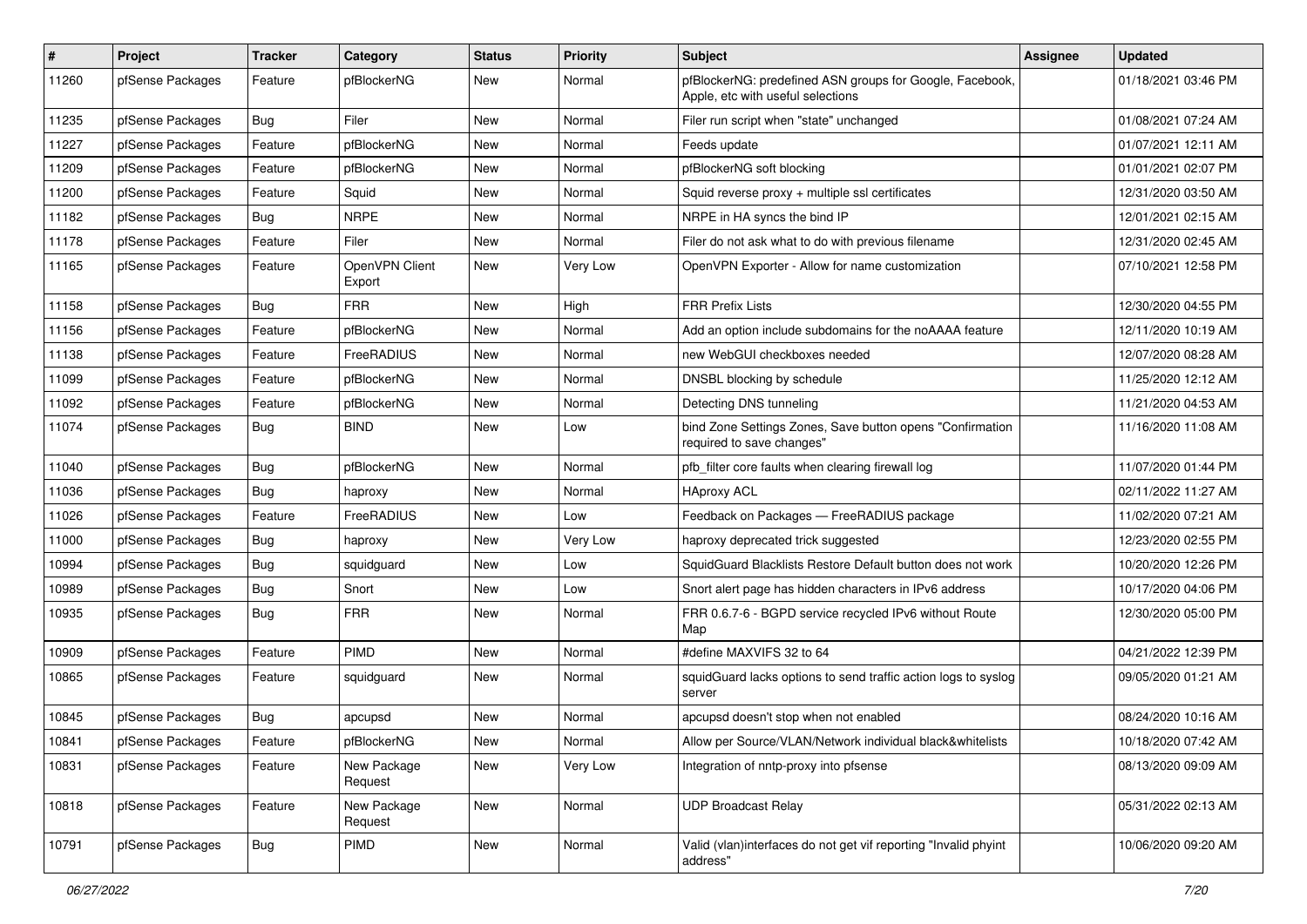| #     | Project          | <b>Tracker</b> | Category                     | <b>Status</b> | <b>Priority</b> | <b>Subject</b>                                                                                                                                              | Assignee             | <b>Updated</b>      |
|-------|------------------|----------------|------------------------------|---------------|-----------------|-------------------------------------------------------------------------------------------------------------------------------------------------------------|----------------------|---------------------|
| 10783 | pfSense Packages | <b>Bug</b>     | ntop                         | New           | Normal          | NtopNG is very unstable on arm64                                                                                                                            |                      | 07/22/2020 09:07 AM |
| 10760 | pfSense Packages | Bug            | <b>BIND</b>                  | New           | High            | pfSense BIND 9.14.12 server terminates due to assertion<br>failure                                                                                          |                      | 07/11/2020 04:53 PM |
| 10695 | pfSense Packages | <b>Bug</b>     | FreeRADIUS                   | New           | Normal          | FreeRadius Accounting skipping MBs after reboot due to<br>power down                                                                                        |                      | 06/24/2020 04:49 AM |
| 10693 | pfSense Packages | Bug            | <b>BIND</b>                  | New           | Normal          | pfSense Bind Zone Editor UI does not update zone serial<br>number when a change is made                                                                     |                      | 09/01/2021 12:51 AM |
| 10653 | pfSense Packages | Feature        | <b>FRR</b>                   | New           | Normal          | Allow to download frr status                                                                                                                                | Jim Pingle           | 06/11/2020 01:21 AM |
| 10606 | pfSense Packages | Bug            | Snort                        | New           | Normal          | Snort Inline stopped working after upgrade to FreeBSD 12.1<br>(network traffic blocked after heavy load randomly)                                           |                      | 05/28/2020 10:06 AM |
| 10601 | pfSense Packages | <b>Bug</b>     | Status Monitoring            | New           | Normal          | Dashboard->Traffic Graphs Scale is capped for outbound                                                                                                      |                      | 05/29/2020 10:13 AM |
| 10600 | pfSense Packages | Feature        | pfBlockerNG                  | New           | Normal          | Add support for pfBlockerNG "Action list" feature                                                                                                           |                      | 08/10/2020 02:39 AM |
| 10590 | pfSense Packages | Bug            | pfBlockerNG                  | New           | Normal          | pfBlockerNG: Invalid argument supplied for foreach()                                                                                                        |                      | 05/26/2020 08:22 AM |
| 10570 | pfSense Packages | Feature        | OpenVPN Client<br>Export     | New           | Very Low        | OpenVPN Export for iOS should use .ovpn12 for certs and<br>private key                                                                                      |                      | 05/19/2020 10:12 AM |
| 10547 | pfSense Packages | Feature        | New Package<br>Request       | New           | Normal          | Add package addrwatch. Addrwatch is like arpwatch but<br>works with ipv4 and ipv6                                                                           |                      | 05/11/2020 09:20 AM |
| 10526 | pfSense Packages | Bug            | pfBlockerNG                  | New           | Normal          | Package pfBlockerNG Crashes on Alert view                                                                                                                   |                      | 05/04/2020 08:59 AM |
| 10516 | pfSense Packages | <b>Bug</b>     | <b>FRR</b>                   | New           | Normal          | FRR Access list                                                                                                                                             |                      | 12/06/2020 11:02 PM |
| 10503 | pfSense Packages | <b>Bug</b>     | <b>FRR</b>                   | New           | Normal          | Flapping any GW in multi-WAN influences restating all IPsec<br>tunnels in FRR which leads to dropping all IPsec VTI static<br>routes and related BGP issues |                      | 05/08/2020 07:51 PM |
| 10487 | pfSense Packages | Bug            | Telegraf                     | New           | Normal          | Telegraf package not sending logs to influxdb server                                                                                                        |                      | 05/03/2020 07:09 PM |
| 10472 | pfSense Packages | Feature        | Suricata                     | New           | Low             | Blocked host alert table break out by timestamp and type to<br>allow sorting by date                                                                        |                      | 04/17/2020 12:46 PM |
| 10466 | pfSense Packages | Feature        | Suricata                     | New           | Low             | Add checkbox to Suricata blocked host view to resolve all<br>resolvable IP's automatically                                                                  |                      | 02/02/2022 06:04 PM |
| 10436 | pfSense Packages | <b>Bug</b>     | softflowd                    | New           | Normal          | softflowd no longer sends flow data after upgrade (v0.9.9_1<br>$-> v1.0.0$                                                                                  |                      | 06/07/2022 12:25 AM |
| 10429 | pfSense Packages | Bug            | <b>Status Traffic Totals</b> | New           | Normal          | Status Traffic Total broken 2.4.5                                                                                                                           | <b>Jared Dillard</b> | 02/27/2021 07:55 PM |
| 10377 | pfSense Packages | Feature        | FreeRADIUS                   | New           | Very Low        | Allow usage of TOTP (Google-Authenticator) without PIN                                                                                                      |                      | 03/30/2020 11:43 AM |
| 10370 | pfSense Packages | <b>Bug</b>     | ntop                         | New           | Normal          | ntopng Timeseries not send to InfluxDB                                                                                                                      |                      | 03/30/2020 09:42 AM |
| 10358 | pfSense Packages | Feature        | FRR                          | New           | Very Low        | <b>Stage FRR Configuration Changes</b>                                                                                                                      |                      | 03/19/2020 06:48 AM |
| 10347 | pfSense Packages | Feature        | OpenVPN Client<br>Export     | New           | Normal          | Request to add pull-filter                                                                                                                                  |                      | 07/29/2020 08:11 AM |
| 10294 | pfSense Packages | Bug            | <b>FRR</b>                   | New           | Normal          | FRR Route Counts Incorrect on Status Page                                                                                                                   | Jim Pingle           | 02/26/2020 11:08 AM |
| 10292 | pfSense Packages | Bug            | Suricata                     | New           | Normal          | Suricata not respecting SID Mgmt list                                                                                                                       |                      | 02/27/2020 01:02 PM |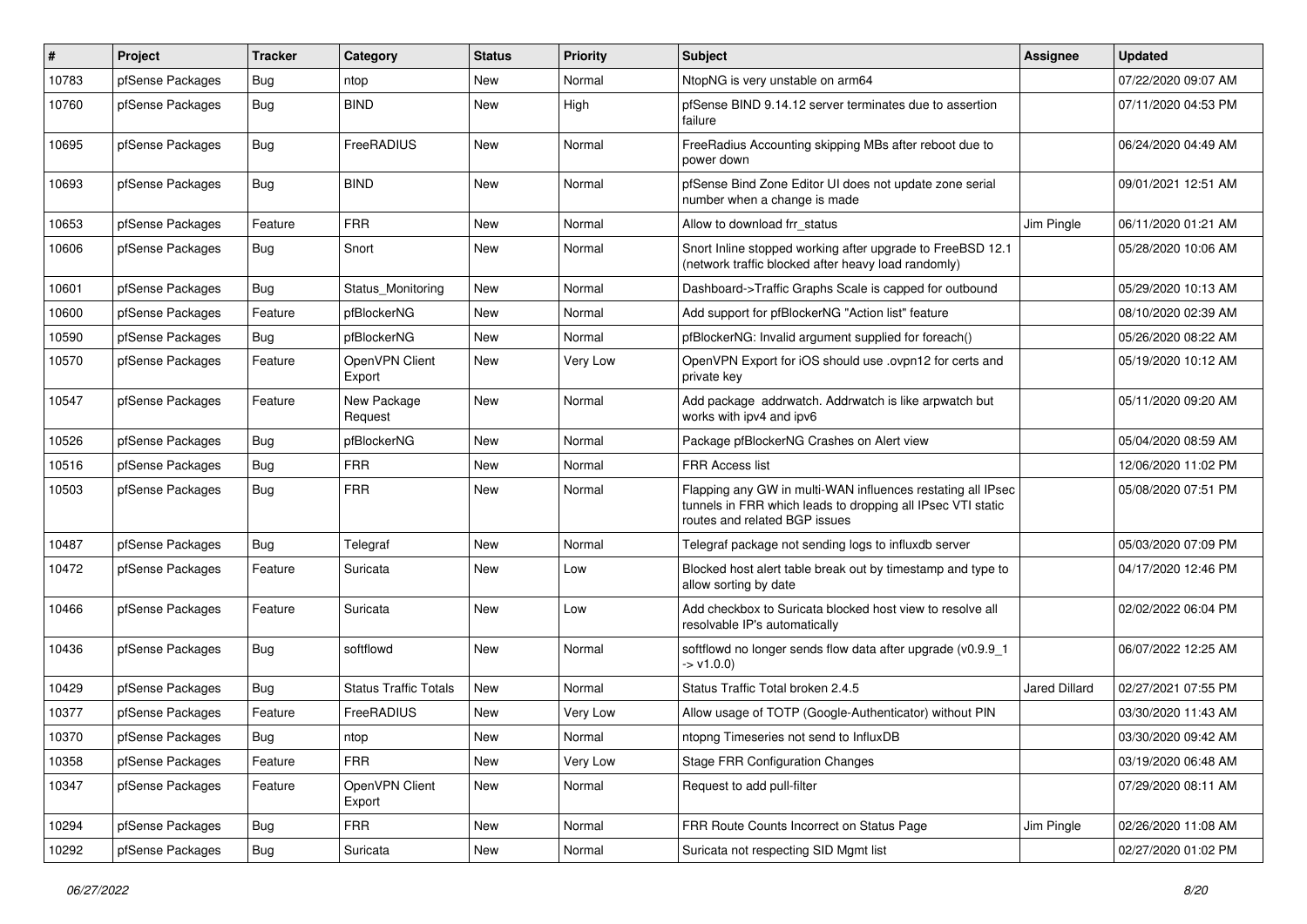| #     | <b>Project</b>   | <b>Tracker</b> | Category               | <b>Status</b> | <b>Priority</b> | <b>Subject</b>                                                                                       | <b>Assignee</b> | <b>Updated</b>      |
|-------|------------------|----------------|------------------------|---------------|-----------------|------------------------------------------------------------------------------------------------------|-----------------|---------------------|
| 10279 | pfSense Packages | Bug            | open-vm-tools          | New           | Normal          | pfSense's OpenVM Tools on ESXi 6.7 no longer provides<br>guest vm functionality                      |                 | 03/01/2020 06:07 PM |
| 10278 | pfSense Packages | Bug            | pfBlockerNG            | <b>New</b>    | Normal          | pfBlockerNG: Formatting issue on DNSBL stats page                                                    |                 | 02/24/2020 01:36 PM |
| 10265 | pfSense Packages | <b>Bug</b>     | Notes                  | New           | Very Low        | Adding a Note with malformed title will force system restore                                         |                 | 02/27/2020 10:12 AM |
| 10253 | pfSense Packages | <b>Bug</b>     | pfBlockerNG            | New           | Normal          | pfblockerng-devel uses user interface for VIP causing issues<br>with other services                  |                 | 02/11/2020 09:17 AM |
| 10252 | pfSense Packages | Bug            | pfBlockerNG            | <b>New</b>    | High            | pfblockerng-devel                                                                                    |                 | 02/11/2020 05:18 PM |
| 10242 | pfSense Packages | Feature        | New Package<br>Request | <b>New</b>    | Normal          | E2guardian Web filtering package                                                                     | Viktor Gurov    | 05/30/2022 10:40 AM |
| 10188 | pfSense Packages | <b>Bug</b>     | pfBlockerNG            | <b>New</b>    | Normal          | Reputation tab is not working                                                                        |                 | 01/24/2020 10:06 AM |
| 10164 | pfSense Packages | Bug            | pfBlockerNG            | <b>New</b>    | Normal          | pfBlockerNG dashboard widget position is not maintained<br>when updating                             |                 | 01/06/2020 10:06 AM |
| 10160 | pfSense Packages | Feature        | New Package<br>Request | <b>New</b>    | Normal          | Dedicated Maxmind GeoIP package including license<br>registration                                    |                 | 01/03/2020 10:31 PM |
| 9999  | pfSense Packages | Bug            | pfBlockerNG            | New           | Normal          | unbound fatal error if System Domain in DNSBL and System<br>Domain Local Zone Type is Redirect       |                 | 12/25/2019 08:10 AM |
| 9973  | pfSense Packages | Feature        | <b>NRPE</b>            | <b>New</b>    | Normal          | Nagios NRPE package isn't IPv6 capable                                                               |                 | 12/20/2019 03:15 PM |
| 9934  | pfSense Packages | <b>Bug</b>     | Suricata               | <b>New</b>    | Normal          | suricata update kills WAN interface                                                                  |                 | 02/20/2020 09:17 AM |
| 9912  | pfSense Packages | Feature        | ntop                   | <b>New</b>    | Normal          | add custom DPI to ntopng                                                                             |                 | 11/18/2019 10:57 AM |
| 9895  | pfSense Packages | Bug            | Snort                  | <b>New</b>    | Normal          | snort reinstallation failed                                                                          |                 | 06/23/2021 08:01 AM |
| 9833  | pfSense Packages | Feature        | <b>ACME</b>            | <b>New</b>    | Normal          | ACME: add ability to use custom ACME server                                                          |                 | 04/07/2022 11:31 AM |
| 9798  | pfSense Packages | Feature        | pfBlockerNG            | New           | Normal          | add ipv4 and ipv6 dnscrypt-resolvers feeds                                                           |                 | 10/14/2021 09:48 AM |
| 9774  | pfSense Packages | Feature        | Squid                  | <b>New</b>    | Normal          | Squid logs / remote logs                                                                             |                 | 04/17/2020 06:18 AM |
| 9749  | pfSense Packages | Feature        | Status Monitoring      | <b>New</b>    | Normal          | 95th percentile missing for quality in monitoring                                                    |                 | 09/12/2019 10:39 AM |
| 9725  | pfSense Packages | Feature        | <b>ACME</b>            | <b>New</b>    | Very Low        | Ability to use template variables in acme package                                                    |                 | 09/04/2019 07:12 AM |
| 9724  | pfSense Packages | Bug            | pfBlockerNG            | <b>New</b>    | High            | pfblockerng-firewall-filter-service-will-not-start                                                   |                 | 09/05/2019 06:32 AM |
| 9707  | pfSense Packages | Bug            | pfBlockerNG            | <b>New</b>    | Normal          | Some networks already existing in deny Feeds are not<br>stopped even if existing in custom deny list |                 | 08/28/2019 10:03 AM |
| 9704  | pfSense Packages | Feature        | FreeRADIUS             | New           | Normal          | Enable filter username                                                                               |                 | 08/27/2019 12:07 PM |
| 9676  | pfSense Packages | Bug            | pfBlockerNG            | New           | Normal          | AS lookup fails                                                                                      |                 | 12/26/2019 12:17 AM |
| 9662  | pfSense Packages | <b>Bug</b>     | pfBlockerNG            | New           | Normal          | PfblockerNG do not update after pfsense reboot and wait for<br>next cron task                        |                 | 08/20/2019 09:00 AM |
| 9648  | pfSense Packages | Feature        | haproxy                | <b>New</b>    | Very Low        | Multiple node Sync HAProxy configuration to backup CARP<br>members via XMLRPC.                       |                 | 07/25/2019 10:04 AM |
| 9616  | pfSense Packages | Feature        | New Package<br>Request | <b>New</b>    | Normal          | Package for Docs                                                                                     |                 | 03/26/2020 06:34 AM |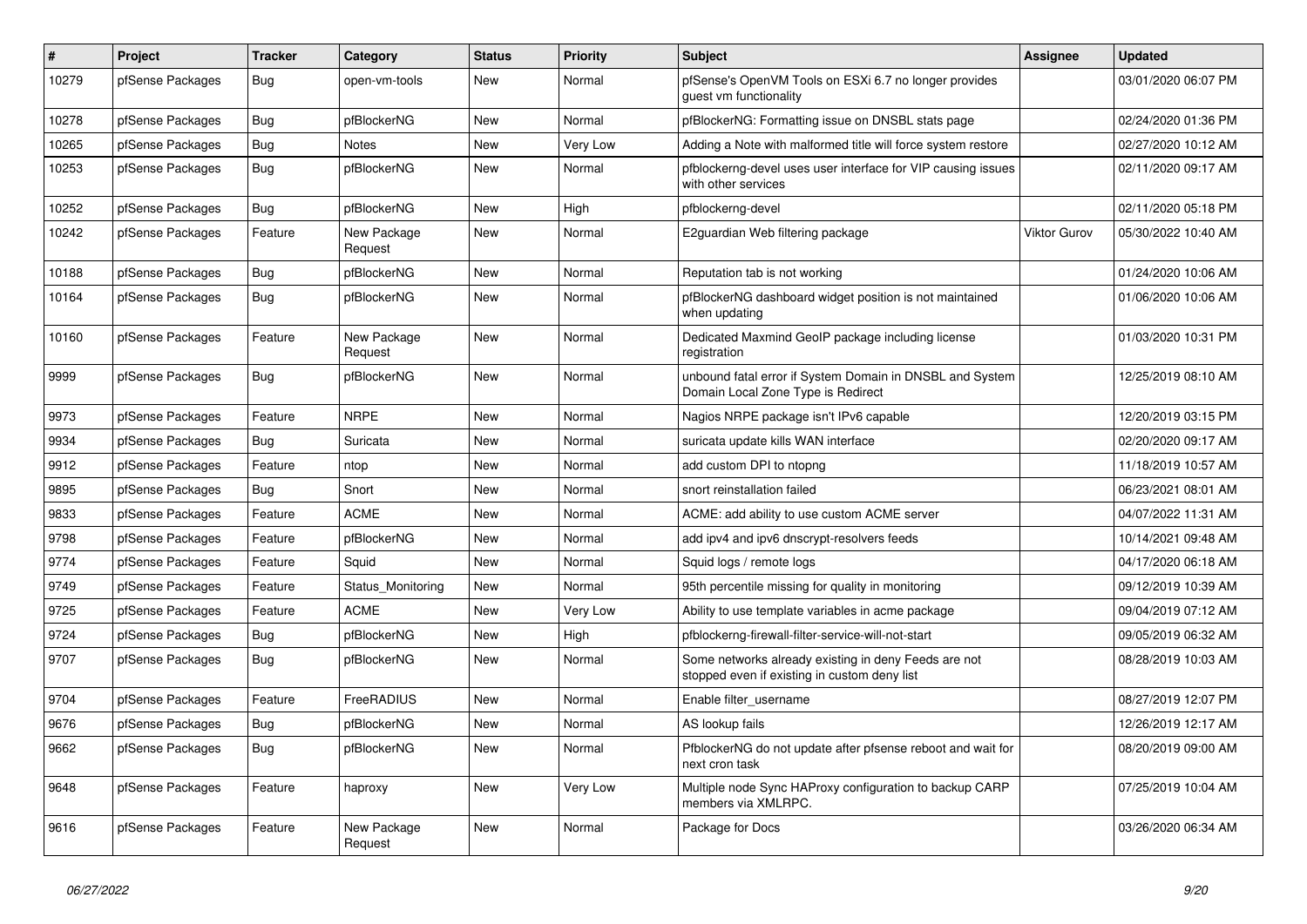| $\sharp$ | Project          | <b>Tracker</b> | Category                     | <b>Status</b> | <b>Priority</b> | Subject                                                                                             | <b>Assignee</b>      | <b>Updated</b>      |
|----------|------------------|----------------|------------------------------|---------------|-----------------|-----------------------------------------------------------------------------------------------------|----------------------|---------------------|
| 9599     | pfSense Packages | Feature        | haproxy                      | New           | Normal          | Support for "peers" in HAproxy                                                                      |                      | 06/25/2019 01:47 AM |
| 9568     | pfSense Packages | <b>Bug</b>     | Squid                        | New           | Normal          | UFSSwapDir::openLog: Failed to open swap log.                                                       |                      | 05/29/2019 09:18 PM |
| 9545     | pfSense Packages | Feature        | <b>FRR</b>                   | New           | Normal          | Enable MULTIPATH in FRR                                                                             | Jim Pingle           | 09/18/2020 12:52 PM |
| 9537     | pfSense Packages | Bug            | <b>Status Traffic Totals</b> | New           | Normal          | One month offset in displayed data between time changes                                             | <b>Jared Dillard</b> | 05/01/2020 08:27 AM |
| 9500     | pfSense Packages | <b>Bug</b>     | haproxy                      | New           | Normal          | HAproxy does not delete non-applicable action config                                                |                      | 01/18/2022 06:28 AM |
| 9497     | pfSense Packages | <b>Bug</b>     | AWS VPC                      | New           | Normal          | AWS VPN Wizard: WebGUI times out.                                                                   |                      | 11/13/2019 10:07 AM |
| 9495     | pfSense Packages | Bug            | AWS VPC                      | New           | Normal          | AWS VPC VPN wizard produces incorrect config (SHA256<br>should be SHA1)                             |                      | 08/19/2019 02:45 PM |
| 9486     | pfSense Packages | Bug            | softflowd                    | New           | Very Low        | ifindex values used for softflowd are incorrect                                                     |                      | 08/14/2019 02:30 PM |
| 9348     | pfSense Packages | <b>Bug</b>     | <b>ACME</b>                  | New           | Normal          | Results of Acme certificate issuance/renewal are not<br>properly formatted                          |                      | 02/22/2019 12:08 PM |
| 9337     | pfSense Packages | <b>Bug</b>     | Telegraf                     | <b>New</b>    | Normal          | Telegraf ping input fails                                                                           |                      | 02/18/2019 10:40 AM |
| 9315     | pfSense Packages | Feature        | New Package<br>Request       | New           | Normal          | Add Package: dnscrypt-proxy                                                                         |                      | 03/05/2021 02:38 AM |
| 9299     | pfSense Packages | Feature        | <b>ACME</b>                  | New           | Normal          | ACME package: Automate add/remove firewall rule for port<br>forwarding                              |                      | 01/30/2019 10:09 PM |
| 9289     | pfSense Packages | Feature        | Snort                        | New           | Normal          | Snort enable react                                                                                  |                      | 03/16/2019 09:04 PM |
| 9286     | pfSense Packages | Bug            | squidguard                   | New           | Normal          | squidGuard - Unable to change IP for sgerror.php URL in<br>configuration                            |                      | 11/13/2019 10:07 AM |
| 9261     | pfSense Packages | <b>Bug</b>     | haproxy                      | New           | Normal          | haproxy GUI failure                                                                                 |                      | 01/08/2019 12:41 PM |
| 9247     | pfSense Packages | <b>Bug</b>     | haproxy                      | New           | Low             | HAProxy multiple server selection on stats pages doesn't<br>work                                    |                      | 01/02/2019 04:44 PM |
| 9238     | pfSense Packages | Feature        | New Package<br>Request       | <b>New</b>    | Normal          | Add support for Zerotier                                                                            |                      | 05/17/2021 01:58 PM |
| 9229     | pfSense Packages | <b>Bug</b>     | Tinc                         | New           | Normal          | Tinc package: no way of specifying multiple critical<br>configuration parameters from web interface |                      | 08/13/2019 09:25 AM |
| 9200     | pfSense Packages | Todo           | <b>ACME</b>                  | New           | Normal          | Add DNS support for Google domain to Acme manager                                                   | Jim Pingle           | 02/15/2022 03:16 AM |
| 9143     | pfSense Packages | Bug            | ntop                         | New           | Normal          | ntopng not displaying values in historical correctly                                                |                      | 11/22/2018 07:24 AM |
| 9141     | pfSense Packages | Feature        | <b>FRR</b>                   | <b>New</b>    | Very Low        | FRR xmlrpc                                                                                          | Jim Pingle           | 11/26/2018 07:49 AM |
| 9139     | pfSense Packages | Bug            | Telegraf                     | New           | Normal          | telegraf: add ping for default gateway(s)                                                           |                      | 05/21/2020 04:23 PM |
| 9138     | pfSense Packages | <b>Bug</b>     | Telegraf                     | New           | Normal          | telegraf: add section for custom config lines                                                       |                      | 02/18/2019 03:36 PM |
| 9085     | pfSense Packages | Feature        | OpenVPN Client<br>Export     | New           | Low             | OpenVPN connect/disconnect scripts                                                                  |                      | 08/13/2019 09:15 AM |
| 9079     | pfSense Packages | Bug            | ntop                         | New           | Normal          | High CPU usage of ntopng even during IDLE and no<br>network traffic                                 |                      | 12/16/2018 02:40 PM |
| 9077     | pfSense Packages | Feature        | haproxy                      | New           | Normal          | haproxy UI: Add seperator lines                                                                     |                      | 10/29/2018 06:06 AM |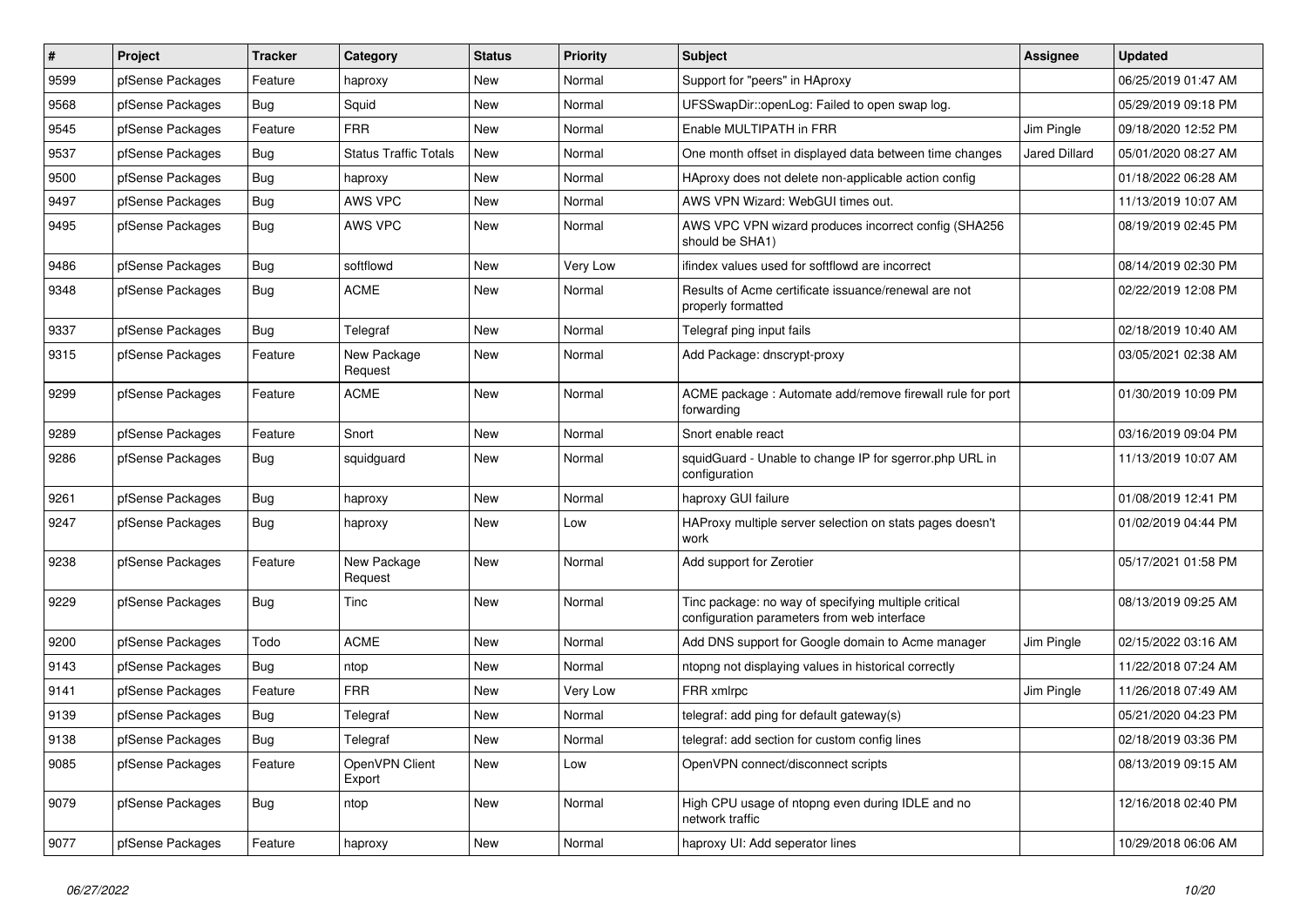| #    | Project          | <b>Tracker</b> | Category               | <b>Status</b> | <b>Priority</b> | <b>Subject</b>                                                                                                                             | Assignee            | <b>Updated</b>      |
|------|------------------|----------------|------------------------|---------------|-----------------|--------------------------------------------------------------------------------------------------------------------------------------------|---------------------|---------------------|
| 9046 | pfSense Packages | Feature        | Telegraf               | <b>New</b>    | High            | telegraf feature reguest                                                                                                                   |                     | 02/18/2019 03:38 PM |
| 9044 | pfSense Packages | Feature        | New Package<br>Request | <b>New</b>    | Normal          | <b>Add SoftEther</b>                                                                                                                       |                     | 11/02/2019 10:51 AM |
| 9025 | pfSense Packages | Bug            | squidguard             | New           | Normal          | SquidGard + Target categories                                                                                                              |                     | 10/08/2018 01:00 AM |
| 9012 | pfSense Packages | Bug            | Squid                  | New           | <b>Very Low</b> | Captive Portal authentication in Squid Proxy Server does<br>not work                                                                       |                     | 10/12/2019 05:06 AM |
| 8985 | pfSense Packages | Feature        | Suricata               | <b>New</b>    | Normal          | Suricata: allow configuration for external/internal additional<br>storage                                                                  |                     | 11/13/2019 10:07 AM |
| 8982 | pfSense Packages | Feature        | haproxy                | <b>New</b>    | Normal          | HAproxy ACL support for map in configuration UI                                                                                            |                     | 06/25/2019 01:49 AM |
| 8909 | pfSense Packages | Bug            | Tinc                   | New           | Normal          | tinc package makes /rc.newwanip looping forever                                                                                            |                     | 08/13/2019 09:25 AM |
| 8902 | pfSense Packages | <b>Bug</b>     | haproxy                | New           | Normal          | HAproxy package not use custom DNS for lookup on apply<br>new config                                                                       |                     | 09/16/2018 08:16 AM |
| 8869 | pfSense Packages | Feature        | haproxy                | New           | Normal          | HAproxy should use RFC 7919 DH parameter files                                                                                             |                     | 10/17/2018 10:46 AM |
| 8836 | pfSense Packages | Feature        | <b>FreeRADIUS</b>      | <b>New</b>    | Normal          | Define Idap group vlan assignment in users file                                                                                            |                     | 08/26/2018 07:53 AM |
| 8827 | pfSense Packages | <b>Bug</b>     | squidguard             | New           | Normal          | Squidguard: ACL redirect modes 'redirect' and 'err page'<br>send unresolvable URLs to the client.                                          | <b>Viktor Gurov</b> | 12/21/2021 05:49 AM |
| 8769 | pfSense Packages | Feature        | <b>FreeRADIUS</b>      | <b>New</b>    | Normal          | Allow FreeRADIUS users to change their own Passwords<br>and Pins                                                                           |                     | 10/11/2018 11:34 AM |
| 8752 | pfSense Packages | Bug            | squidguard             | New           | Normal          | For SquidGuard in "Common ACL" menu "Target Rules List"<br>"access" option always stays with default value '---' for my<br>Target category |                     | 08/06/2018 05:53 AM |
| 8705 | pfSense Packages | <b>Bug</b>     | syslog-ng              | New           | Normal          | Syslog-NG error in latest snapshot                                                                                                         |                     | 07/27/2018 10:17 AM |
| 8589 | pfSense Packages | Bug            | <b>FreeRADIUS</b>      | <b>New</b>    | Normal          | FreeRadius 0.15.5_2 ignoring tunnelled-reply=no                                                                                            |                     | 02/18/2019 03:40 PM |
| 8560 | pfSense Packages | <b>Bug</b>     | <b>ACME</b>            | New           | Normal          | ACME: can't update DNS records in DNSMadeEasy registar<br>for several domains with different API keys/ids                                  |                     | 06/08/2018 01:28 PM |
| 8547 | pfSense Packages | Feature        | New Package<br>Request | New           | Normal          | fwknop Port Knocking Package                                                                                                               |                     | 02/08/2021 12:17 PM |
| 8517 | pfSense Packages | Feature        | New Package<br>Request | <b>New</b>    | Normal          | OpenConnect client                                                                                                                         |                     | 08/13/2019 10:01 AM |
| 8516 | pfSense Packages | Bug            | FreeRADIUS             | New           | Normal          | FreeRADIUS requires settings re-saved after pfSense<br>upgrade                                                                             | Jim Pingle          | 12/31/2021 05:58 PM |
| 8513 | pfSense Packages | <b>Bug</b>     | <b>FreeRADIUS</b>      | <b>New</b>    | High            | Freeradius 3.x Idap problem                                                                                                                |                     | 02/18/2019 05:22 PM |
| 8454 | pfSense Packages | <b>Bug</b>     | arpwatch               | <b>New</b>    | <b>Very Low</b> | Arpwatch package break email notifications from other<br>sources                                                                           |                     | 06/23/2022 07:49 PM |
| 8438 | pfSense Packages | Bug            | haproxy                | New           | High            | haproxy: can't use ACL for cert with http-response actions                                                                                 |                     | 05/24/2018 01:12 PM |
| 8295 | pfSense Packages | Bug            | syslog-ng              | New           | Normal          | syslog-ng logrotates tls files                                                                                                             |                     | 02/14/2018 06:12 AM |
| 8279 | pfSense Packages | Feature        | pfBlockerNG            | New           | Normal          | Consider adding a new option to the Rule Order                                                                                             |                     | 08/20/2019 09:00 AM |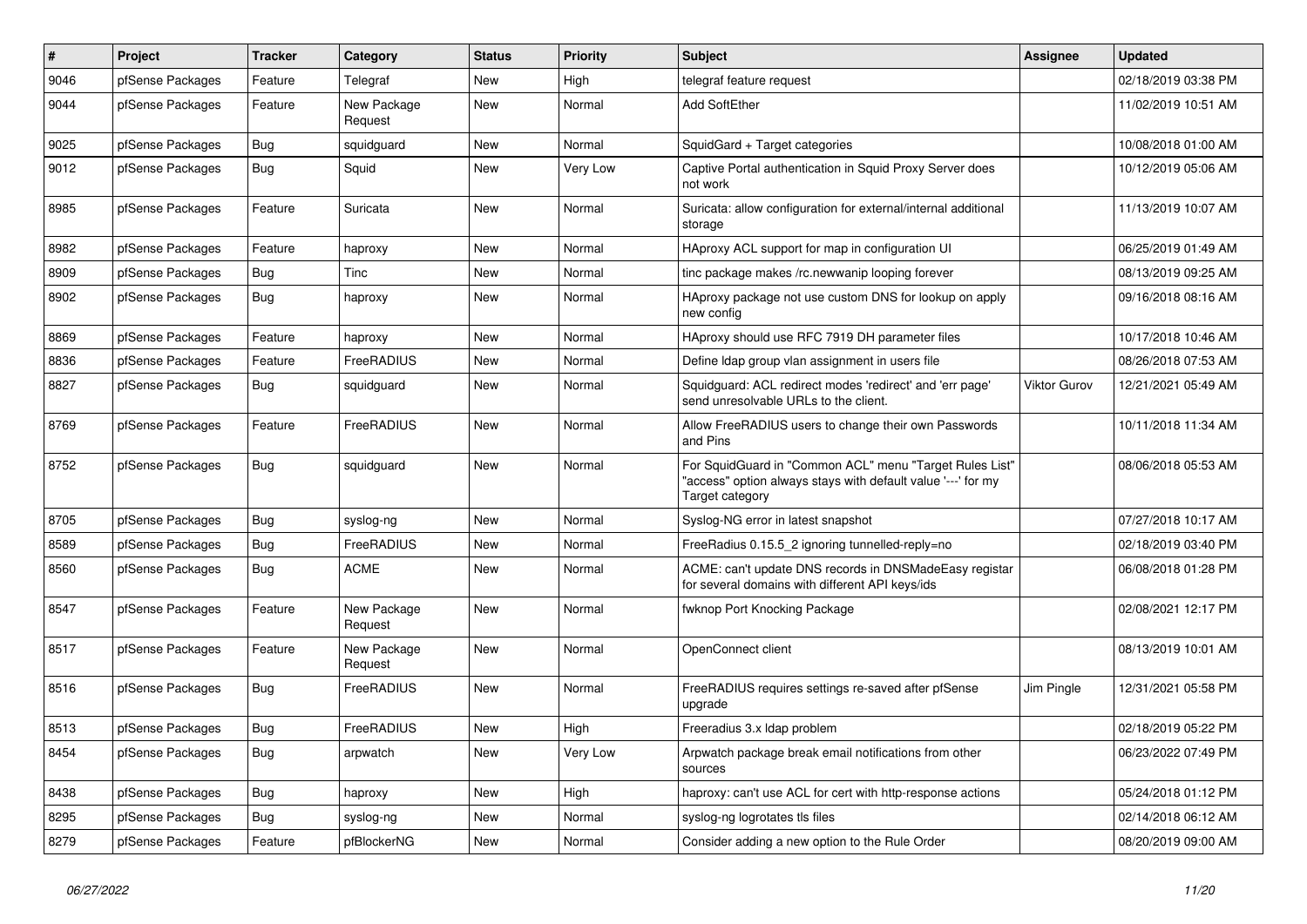| $\pmb{\#}$ | Project          | <b>Tracker</b> | Category                 | <b>Status</b> | Priority | <b>Subject</b>                                                                                      | <b>Assignee</b> | <b>Updated</b>      |
|------------|------------------|----------------|--------------------------|---------------|----------|-----------------------------------------------------------------------------------------------------|-----------------|---------------------|
| 8264       | pfSense Packages | <b>Bug</b>     | FreeRADIUS               | New           | Normal   | Radiusd restart on WAN change results in freeradius not<br>running (and possible solution)          |                 | 04/21/2022 12:39 PM |
| 8232       | pfSense Packages | Feature        | haproxy                  | New           | Normal   | different ssl options based on the sni name                                                         |                 | 01/30/2019 10:36 AM |
| 8230       | pfSense Packages | Feature        | Telegraf                 | New           | Normal   | telegraf automatic input plugins configuration for enabled<br>pfsense package                       |                 | 02/18/2019 05:23 PM |
| 8229       | pfSense Packages | <b>Bug</b>     | syslog-ng                | New           | Normal   | syslog-ng stops parsing logs after logrotate run                                                    |                 | 01/26/2018 12:00 PM |
| 8224       | pfSense Packages | Feature        | FreeRADIUS               | New           | Normal   | Add "OU" field to FreeRADIUS page                                                                   |                 | 02/21/2018 12:53 AM |
| 8216       | pfSense Packages | Feature        | Telegraf                 | New           | Normal   | Add prometheus output for telegraf                                                                  |                 | 09/09/2020 05:33 AM |
| 8213       | pfSense Packages | <b>Bug</b>     | haproxy                  | New           | Normal   | acl src file not populated from alias                                                               |                 | 12/21/2017 02:02 PM |
| 8199       | pfSense Packages | Feature        | <b>BIND</b>              | <b>New</b>    | Normal   | Support reordering and/or sort alphabetically across BIND<br>package                                |                 | 12/12/2017 02:05 AM |
| 8197       | pfSense Packages | <b>Bug</b>     | <b>BIND</b>              | <b>New</b>    | Normal   | BIND UI fails to properly update zone with inline DNSSEC<br>signing enabled                         |                 | 02/18/2019 05:23 PM |
| 8180       | pfSense Packages | <b>Bug</b>     | syslog-ng                | New           | Normal   | syslog-ng default log file                                                                          |                 | 01/16/2018 12:53 PM |
| 8161       | pfSense Packages | Feature        | FreeRADIUS               | New           | Very Low | Add virtual server support to FreeRadius                                                            |                 | 12/05/2017 01:57 PM |
| 8148       | pfSense Packages | Feature        | OpenVPN Client<br>Export | New           | Very Low | OpenVPN - Output Windows Client .MSI Installer for GPO<br>deployment                                |                 | 11/30/2017 01:24 PM |
| 8146       | pfSense Packages | Feature        | <b>BIND</b>              | <b>New</b>    | Normal   | Zone Domain Records more powerfull for BIND Zones                                                   |                 | 08/13/2019 09:39 AM |
| 8121       | pfSense Packages | Feature        | haproxy                  | New           | Normal   | haproxy, allow to generate backends even they don't seem<br>to be used                              |                 | 11/23/2017 04:04 AM |
| 8099       | pfSense Packages | Feature        | Telegraf                 | New           | Normal   | Add more configuration flexibility to Telegraf                                                      |                 | 08/13/2019 09:39 AM |
| 8031       | pfSense Packages | Feature        | FreeRADIUS               | New           | Normal   | FreeRADIUS copy entry function                                                                      |                 | 08/16/2019 01:01 PM |
| 7903       | pfSense Packages | Feature        | New Package<br>Request   | New           | Normal   | Duo ssh package                                                                                     |                 | 01/16/2021 12:44 AM |
| 7902       | pfSense Packages | Feature        | OpenVPN Client<br>Export | <b>New</b>    | Low      | allow vpn client export of other to be a blank field                                                |                 | 08/19/2019 03:33 PM |
| 7699       | pfSense Packages | Feature        | OpenVPN Client<br>Export | <b>New</b>    | Normal   | OpenVPN Client Export - Default Gateway                                                             |                 | 08/19/2019 03:32 PM |
| 7691       | pfSense Packages | Feature        | Squid                    | <b>New</b>    | Normal   | Allow for custom icap services for squid                                                            |                 | 08/24/2017 03:16 AM |
| 7686       | pfSense Packages | Feature        | haproxy                  | New           | Normal   | Add option in HAProxy to configure SSL defaults based on<br>the Mozilla SSL Configuration Generator |                 | 08/16/2019 01:09 PM |
| 7683       | pfSense Packages | Feature        | New Package<br>Request   | New           | Low      | Splunk Universal Forwarder Package                                                                  |                 | 08/19/2019 02:54 PM |
| 7608       | pfSense Packages | Feature        | FreeRADIUS               | New           | Very Low | Captive Portal amount of traffic Account + Free<br>Radius+Mysql                                     |                 | 05/28/2017 09:08 AM |
| 7535       | pfSense Packages | Feature        | Snort                    | New           | Normal   | Snort messages filling System / General. Should have its<br>own log.                                |                 | 02/18/2019 05:29 PM |
| 7462       | pfSense Packages | <b>Bug</b>     | haproxy                  | New           | Normal   | HAproxy not rebinding properly after WAN DHCP IP change                                             |                 | 01/11/2018 09:15 AM |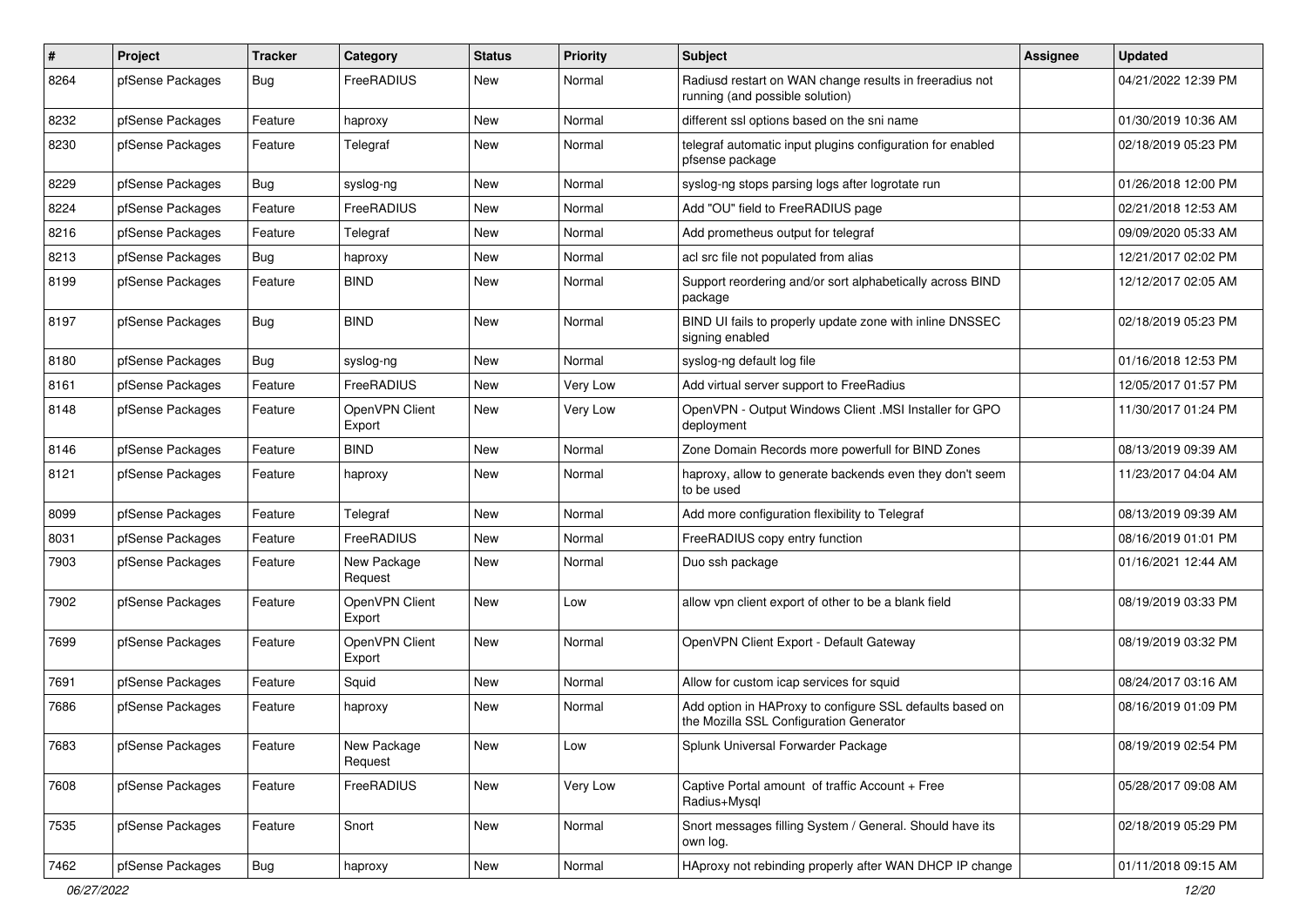| $\#$ | Project          | <b>Tracker</b> | Category                     | <b>Status</b> | <b>Priority</b> | <b>Subject</b>                                                                                                                     | <b>Assignee</b>      | <b>Updated</b>      |
|------|------------------|----------------|------------------------------|---------------|-----------------|------------------------------------------------------------------------------------------------------------------------------------|----------------------|---------------------|
| 7453 | pfSense Packages | Bug            | <b>ACME</b>                  | New           | Normal          | DNS-ovh need to save or display consumer key                                                                                       |                      | 04/06/2017 10:54 AM |
| 7449 | pfSense Packages | Feature        | OpenVPN Client<br>Export     | <b>New</b>    | Normal          | feature request for openypn-client-export package, add the<br>support for openvpn up and down script, for mapping<br>network drive |                      | 08/06/2019 05:06 PM |
| 7414 | pfSense Packages | Feature        | Snort                        | <b>New</b>    | Normal          | snort needs automated refresh on ip change                                                                                         |                      | 08/20/2019 08:55 AM |
| 7411 | pfSense Packages | Todo           | ladvd                        | <b>New</b>    | Low             | LADVD Devices not wide enough                                                                                                      |                      | 10/22/2017 05:04 AM |
| 7403 | pfSense Packages | <b>Bug</b>     | FreeRADIUS                   | <b>New</b>    | Normal          | Captive Portal + freeradius2 + MySQL problems with<br>German Umlaut                                                                |                      | 03/17/2017 09:12 AM |
| 7388 | pfSense Packages | Bug            | Suricata                     | <b>New</b>    | High            | Suricata does not property recognize MTU for PPPOE<br>interfaces                                                                   |                      | 03/15/2017 05:17 AM |
| 7367 | pfSense Packages | Feature        | Squid                        | New           | Normal          | <b>Wizard for Squid</b>                                                                                                            |                      | 03/14/2017 01:59 PM |
| 7267 | pfSense Packages | Bug            | <b>Status Traffic Totals</b> | New           | Normal          | Status Traffic Totals - Stacked Bar - Scale not high enough                                                                        | Jared Dillard        | 11/18/2020 07:38 AM |
| 7000 | pfSense Packages | Feature        | ntop                         | <b>New</b>    | Normal          | ntopng historical data needs to be reworked                                                                                        |                      | 01/14/2017 09:20 AM |
| 6988 | pfSense Packages | <b>Bug</b>     | Snort                        | <b>New</b>    | High            | SNORT Package PHP memory error                                                                                                     |                      | 06/28/2018 10:00 PM |
| 6861 | pfSense Packages | <b>Bug</b>     | haproxy                      | <b>New</b>    | Normal          | Ha-Proxy duplicated backend used in place of original<br>backend                                                                   |                      | 02/18/2019 05:30 PM |
| 6831 | pfSense Packages | Feature        | Snort                        | <b>New</b>    | Normal          | Snort does not support aliases containing FQDN                                                                                     |                      | 07/11/2020 12:51 PM |
| 6789 | pfSense Packages | Feature        | Squid                        | <b>New</b>    | Normal          | disgest_ldap_auth                                                                                                                  |                      | 08/13/2019 09:57 AM |
| 6784 | pfSense Packages | Bug            | haproxy                      | New           | Normal          | HAProxy version .48 will not use URL Table Alias for front<br>end listener                                                         |                      | 02/18/2019 05:32 PM |
| 6752 | pfSense Packages | Todo           | <b>Status Traffic Totals</b> | New           | Low             | Traffic Totals Data Summary Graph                                                                                                  | <b>Jared Dillard</b> | 11/08/2017 08:58 AM |
| 6555 | pfSense Packages | Feature        | New Package<br>Request       | <b>New</b>    | Normal          | Support IEEE 1588                                                                                                                  |                      | 08/13/2019 01:40 PM |
| 6521 | pfSense Packages | Bug            | squidguard                   | <b>New</b>    | Normal          | pfsense 2.3.1 squidguard -> Groups ACL -> Target Rules<br>List missing                                                             |                      | 06/25/2016 10:49 PM |
| 6471 | pfSense Packages | Bug            | squidguard                   | <b>New</b>    | Normal          | pfsense 2.3.1 squidguard -> common ACL -> Target Rules<br>List missing                                                             |                      | 06/08/2016 06:22 PM |
| 6470 | pfSense Packages | Feature        | New Package<br>Request       | <b>New</b>    | Normal          | CloudFlare Integration Module                                                                                                      |                      | 08/13/2019 01:23 PM |
| 6176 | pfSense Packages | Feature        | OpenVPN Client<br>Export     | New           | Normal          | Privilege for OpenVPN Client Export                                                                                                |                      | 10/05/2020 07:33 AM |
| 6083 | pfSense Packages | Bug            | Squid                        | New           | Normal          | Suqid Realtime Monitor / Squid Cache Table not diplaying<br>correctly                                                              |                      | 12/06/2016 07:25 AM |
| 6023 | pfSense Packages | Bug            | Suricata                     | New           | Low             | Traffic Shaper (pfsense 2.3) Suricata V3.0 Inline Mode<br>Operation                                                                | Luiz Souza           | 04/15/2016 05:59 AM |
| 6022 | pfSense Packages | Feature        | New Package<br>Request       | <b>New</b>    | Normal          | Consider MLVPN for bonded VPN                                                                                                      |                      | 01/30/2021 05:24 PM |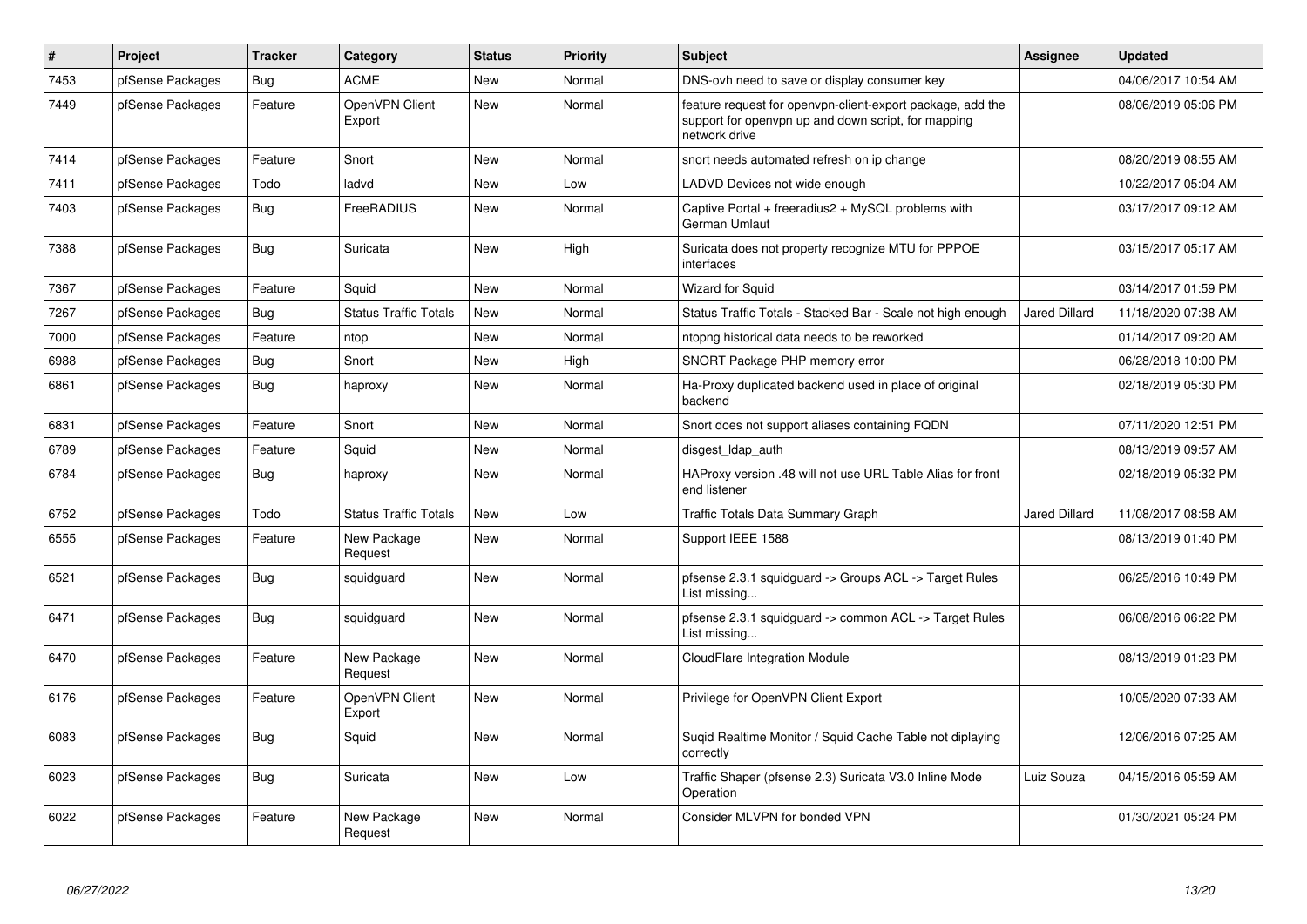| $\pmb{\#}$ | Project          | <b>Tracker</b> | Category               | <b>Status</b>                 | <b>Priority</b> | Subject                                                                                             | <b>Assignee</b>     | <b>Updated</b>      |
|------------|------------------|----------------|------------------------|-------------------------------|-----------------|-----------------------------------------------------------------------------------------------------|---------------------|---------------------|
| 5751       | pfSense Packages | <b>Bug</b>     | squidguard             | New                           | Normal          | SquidGuard target categories not saved when long "Domain<br>List" is provided                       |                     | 01/10/2016 08:55 AM |
| 5646       | pfSense Packages | Feature        | Squid                  | New                           | Normal          | Squid3 package Authentication Method: Kerberos/AD                                                   |                     | 02/18/2019 05:34 PM |
| 5174       | pfSense Packages | Feature        | <b>NRPE</b>            | New                           | Normal          | nrpe: check sensors doesnt work, missing Imsensors                                                  |                     | 11/15/2015 12:49 AM |
| 4928       | pfSense Packages | Feature        | squidguard             | New                           | Normal          | Surftool - New Package to turn squidguard groups(/acls) on<br>or off                                |                     | 08/13/2019 09:57 AM |
| 4506       | pfSense Packages | Feature        | FreeRADIUS             | New                           | Normal          | FreeRADIUS groups/hunt groups                                                                       |                     | 03/10/2015 08:51 PM |
| 4503       | pfSense Packages | Feature        | New Package<br>Request | New                           | Normal          | GNUGateKeeper H.323 Proxy Package                                                                   |                     | 08/27/2019 02:54 AM |
| 3424       | pfSense Packages | Feature        | New Package<br>Request | New                           | Normal          | <b>SCEP</b> server                                                                                  |                     | 08/13/2019 10:02 AM |
| 1620       | pfSense Packages | <b>Bug</b>     | Squid                  | <b>New</b>                    | Normal          | Can't use transparent proxy when using bridge.                                                      |                     | 10/07/2021 04:19 AM |
| 13154      | pfSense Packages | Bug            | pfBlockerNG            | Confirmed                     | Normal          | pfBlocker causing excessive CPU load                                                                |                     | 06/14/2022 01:14 PM |
| 12956      | pfSense Packages | <b>Bug</b>     | Suricata               | Confirmed                     | Normal          | suricata fails to use pcre in SID management (e.g.<br>dropsid.conf)                                 |                     | 04/05/2022 12:52 PM |
| 7954       | pfSense Packages | Bug            | Squid                  | Confirmed                     | Normal          | Package upgrade/reinstall gets stuck on deinstall if the<br>package-provided service is not running |                     | 10/18/2017 12:04 PM |
| 3962       | pfSense Packages | Bug            | ladvd                  | Confirmed                     | Normal          | LADVD interface handling issues with lagg and bridge                                                |                     | 12/05/2016 01:59 PM |
| 12101      | pfSense Packages | <b>Bug</b>     | arpwatch               | Assigned                      | Normal          | ArpWatch Suppression Mac for "flip-flop" not suppressing                                            | Viktor Gurov        | 10/09/2021 07:19 PM |
| 11836      | pfSense Packages | <b>Bug</b>     | <b>FRR</b>             | Assigned                      | Normal          | FRR ACCEPTFILTER unstable                                                                           | <b>Viktor Gurov</b> | 02/14/2022 07:20 AM |
| 11054      | pfSense Packages | Bug            | FreeRADIUS             | Assigned                      | Normal          | Check Client Certificate CN not working as described                                                | Viktor Gurov        | 12/14/2021 07:22 AM |
| 10297      | pfSense Packages | Feature        | FreeRADIUS             | Assigned                      | Normal          | IPv6 user attributes                                                                                |                     | 04/21/2022 12:39 PM |
| 12285      | pfSense Packages | Feature        | Suricata               | In Progress                   | Normal          | Add more EVE Logged Traffic protocols                                                               | <b>Viktor Gurov</b> | 08/20/2021 08:22 AM |
| 10502      | pfSense Packages | <b>Bug</b>     | <b>Ildpd</b>           | In Progress                   | Normal          | LLDP spamming errors on Netgate XG-7100                                                             |                     | 04/21/2022 12:39 PM |
| 13214      | pfSense Packages | <b>Bug</b>     | node_exporter          | <b>Pull Request</b><br>Review | Normal-package  | AttributeError: 'NoneType' object has no attribute 'text'                                           | lan Grindley        | 05/25/2022 08:20 AM |
| 13160      | pfSense Packages | Feature        | Status Monitoring      | <b>Pull Request</b><br>Review | Normal          | Option to sort monitoring graph views                                                               |                     | 05/13/2022 12:06 PM |
| 13063      | pfSense Packages | Feature        | Cellular               | <b>Pull Request</b><br>Review | Normal          | Cellular package shall support more modems and NMEA<br>port                                         |                     | 05/06/2022 02:38 PM |
| 12979      | pfSense Packages | Bug            | Snort                  | <b>Pull Request</b><br>Review | High            | Snort Rules Update Process Using Deprecated FreeBSD<br><b>Subdirectory Name</b>                     | <b>Bill Meeks</b>   | 03/24/2022 09:02 AM |
| 12965      | pfSense Packages | Bug            | <b>FRR</b>             | <b>Pull Request</b><br>Review | Normal          | FRR BFD peer configuration is handled incorrectly in some<br>cases                                  | <b>Viktor Gurov</b> | 03/22/2022 08:04 AM |
| 12507      | pfSense Packages | Bug            | softflowd              | <b>Pull Request</b><br>Review | Normal          | Add support for bi-directional flows in softflowd                                                   |                     | 11/11/2021 03:53 AM |
| 12462      | pfSense Packages | Feature        | Telegraf               | Pull Request<br>Review        | Normal-package  | Telegraf: Add "devfs" to ignore_fs                                                                  | Offstage Roller     | 10/18/2021 09:03 AM |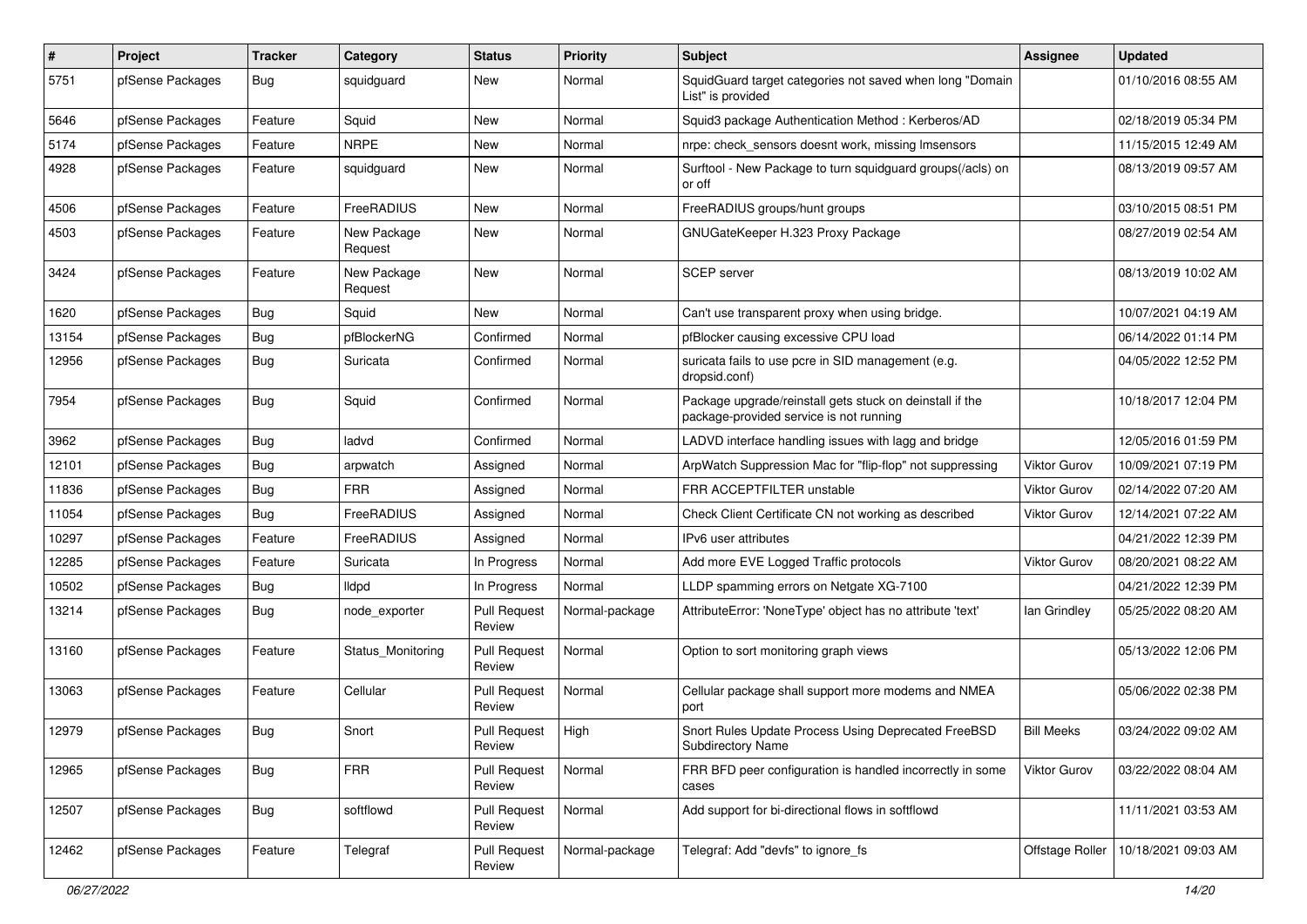| $\sharp$ | Project          | <b>Tracker</b> | Category           | <b>Status</b>                 | <b>Priority</b> | <b>Subject</b>                                                                                                                                                          | Assignee              | <b>Updated</b>      |
|----------|------------------|----------------|--------------------|-------------------------------|-----------------|-------------------------------------------------------------------------------------------------------------------------------------------------------------------------|-----------------------|---------------------|
| 11377    | pfSense Packages | Bug            | <b>FRR</b>         | <b>Pull Request</b><br>Review | Normal          | <b>FRR</b> deinstall                                                                                                                                                    |                       | 03/10/2021 08:21 AM |
| 11206    | pfSense Packages | Feature        | <b>FRR</b>         | <b>Pull Request</b><br>Review | Normal          | <b>FRR 7.5</b>                                                                                                                                                          | Jim Pingle            | 01/08/2021 12:47 PM |
| 11163    | pfSense Packages | Feature        | <b>ACME</b>        | <b>Pull Request</b><br>Review | Normal          | Preferred Chain option                                                                                                                                                  |                       | 10/18/2021 09:10 AM |
| 10462    | pfSense Packages | Feature        | <b>LCDProc</b>     | <b>Pull Request</b><br>Review | Normal          | <b>CPU Temp Screen</b>                                                                                                                                                  |                       | 11/29/2021 08:28 AM |
| 13261    | pfSense Packages | Bug            | sudo               | Feedback                      | Normal          | Input validation rejects empty "sudo" command list, but<br>GUI text says it can be empty                                                                                | Christopher<br>Cope   | 06/27/2022 07:19 AM |
| 13115    | pfSense Packages | Bug            | WireGuard          | Feedback                      | Normal          | WireGuard panic due to KBI changes in<br>"udp tun func $t()$ "                                                                                                          | Christian<br>McDonald | 05/15/2022 10:47 AM |
| 13114    | pfSense Packages | Bug            | <b>BIND</b>        | Feedback                      | Normal          | BIND calls rndc in rc stop when named is not running                                                                                                                    | <b>Stuart Wyatt</b>   | 05/04/2022 12:41 PM |
| 13098    | pfSense Packages | Bug            | haproxy            | Feedback                      | Low             | HAProxy Virtual IP broken link under Frontend setup                                                                                                                     |                       | 04/27/2022 08:35 AM |
| 13096    | pfSense Packages | Feature        | Snort              | Feedback                      | Normal          | Improve robustness of Snort Rules Update Log size<br>limitation logic                                                                                                   | <b>Bill Meeks</b>     | 04/25/2022 12:22 PM |
| 13095    | pfSense Packages | Bug            | Snort              | Feedback                      | Normal          | Snort VRT change in Shared Object Rules path name<br>results in failure to extract and update Snort Shared Object<br>Rules when enabled                                 | <b>Bill Meeks</b>     | 04/25/2022 12:22 PM |
| 13034    | pfSense Packages | <b>Bug</b>     | Zabbix             | Feedback                      | Normal          | Zabbix6 Agent and Proxy fail to set the PSK from the web<br>GUI in its conf files                                                                                       | <b>Viktor Gurov</b>   | 04/06/2022 11:59 AM |
| 13022    | pfSense Packages | <b>Bug</b>     | haproxy            | Feedback                      | Normal          | HAProxy - Sub Frontends ignore Client verification CA<br>certificates                                                                                                   |                       | 04/06/2022 12:55 PM |
| 13002    | pfSense Packages | Regression     | <b>BIND</b>        | Feedback                      | Normal          | BIND 9.16 13 could not find existing DNSSEC keys at<br>/cf/named/etc/namedb/keys due to directory change                                                                | <b>Viktor Gurov</b>   | 03/31/2022 12:14 PM |
| 12963    | pfSense Packages | Feature        | Nmap               | Feedback                      | Normal          | Run nmap scans in the background                                                                                                                                        | Jim Pingle            | 06/06/2022 06:55 PM |
| 12951    | pfSense Packages | Bug            | <b>FRR</b>         | Feedback                      | Normal          | FRR cannot remove IPv6 routes                                                                                                                                           |                       | 03/22/2022 09:24 PM |
| 12907    | pfSense Packages | Bug            | <b>PIMD</b>        | Feedback                      | Normal          | PIMD: Nonexistent interfaces should be hidden/disabled in<br>pimd.conf before bringing up the service                                                                   |                       | 03/07/2022 03:51 PM |
| 12882    | pfSense Packages | Feature        | pfBlockerNG        | Feedback                      | Normal          | Add the option to specify CURLOPT INTERFACE in<br>pfBlockerNG IPv4/IPv6 lists                                                                                           |                       | 03/24/2022 11:16 AM |
| 12869    | pfSense Packages | Bug            | <b>BIND</b>        | Feedback                      | Normal          | Bind DNS Package AAAA filtering Broken on new ZFS<br>Installs                                                                                                           | <b>Viktor Gurov</b>   | 03/09/2022 12:38 PM |
| 12865    | pfSense Packages | Todo           | <b>RRD Summary</b> | Feedback                      | Normal          | <b>RRD Summary improvements</b>                                                                                                                                         | <b>Viktor Gurov</b>   | 03/04/2022 12:20 PM |
| 12742    | pfSense Packages | Bug            | FreeRADIUS         | Feedback                      | Normal          | freeRADIUS virtual-server-default: modules dailycounter,<br>monthlycounter, noresetcounter, expire on login in<br>authorize section prevent virtual server from loading |                       | 03/01/2022 12:45 PM |
| 12706    | pfSense Packages | Bug            | pfBlockerNG        | Feedback                      | Normal          | pfBlockerNG and unbound does not work after switching<br>/var to RAM disk                                                                                               | <b>Viktor Gurov</b>   | 03/24/2022 10:47 AM |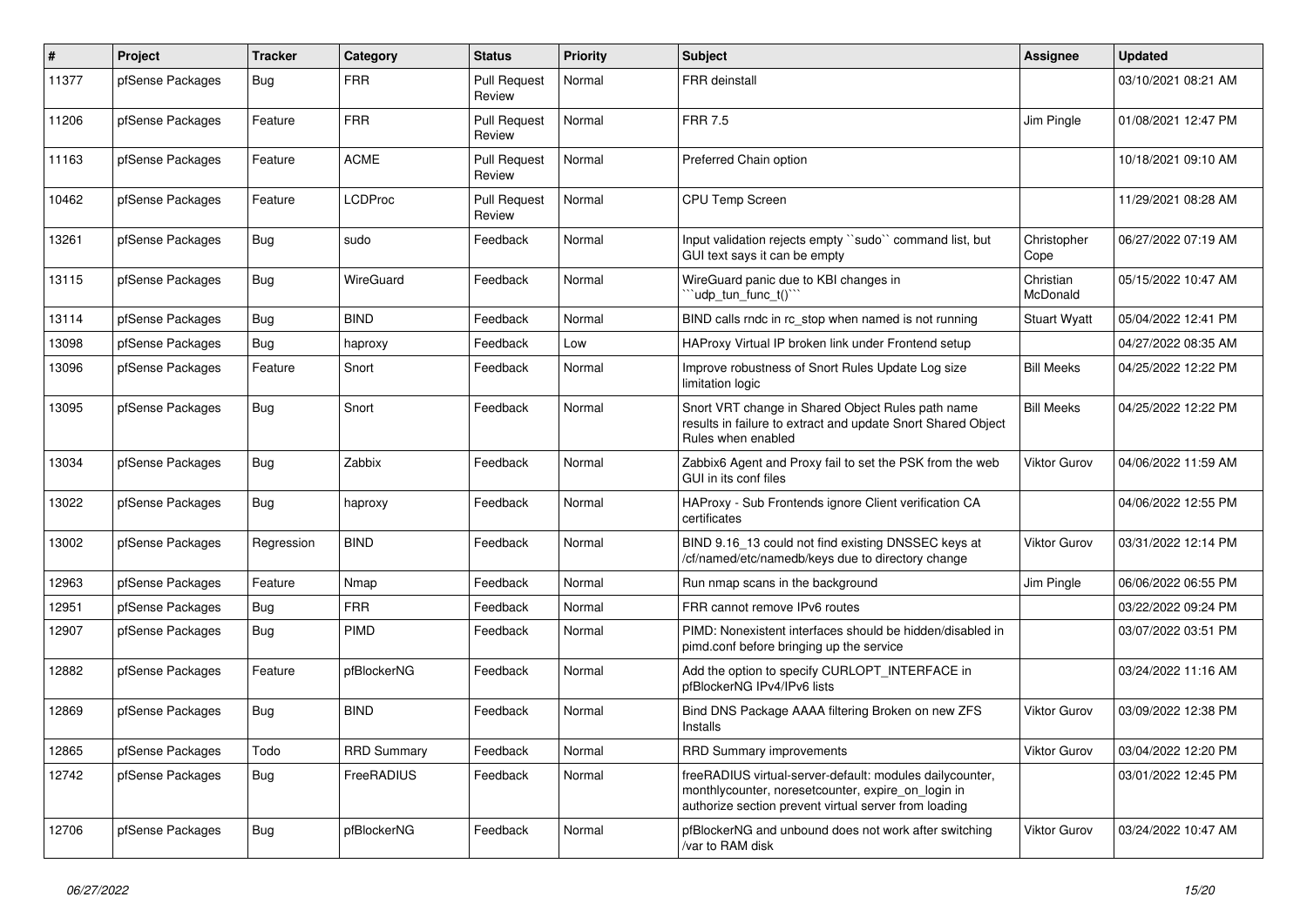| #     | Project          | <b>Tracker</b> | Category                 | <b>Status</b> | Priority | <b>Subject</b>                                                                                | <b>Assignee</b>     | <b>Updated</b>      |
|-------|------------------|----------------|--------------------------|---------------|----------|-----------------------------------------------------------------------------------------------|---------------------|---------------------|
| 12683 | pfSense Packages | Bug            | Snort                    | Feedback      | Normal   | snort_get_vpns_list() does not include OpenVPN CSO                                            | <b>Viktor Gurov</b> | 02/15/2022 10:47 AM |
| 12653 | pfSense Packages | Regression     | <b>FRR</b>               | Feedback      | Normal   | RIP related startup error                                                                     | <b>Viktor Gurov</b> | 12/30/2021 08:37 AM |
| 12643 | pfSense Packages | Regression     | Suricata                 | Feedback      | Normal   | Rule categories are cleared after clicking the save button on<br>the Global Settings page     |                     | 12/30/2021 03:44 AM |
| 12506 | pfSense Packages | Bug            | Suricata                 | Feedback      | Normal   | Only selected instance is restarted on suppress list change                                   | <b>Viktor Gurov</b> | 12/01/2021 04:43 AM |
| 12475 | pfSense Packages | <b>Bug</b>     | OpenVPN Client<br>Export | Feedback      | Normal   | OpenVPN Client Export does not show certificate without<br>private key                        | Jim Pingle          | 02/17/2022 08:24 AM |
| 12423 | pfSense Packages | Bug            | pfBlockerNG              | Feedback      | Normal   | Dashboard shows "SQLite database missing, Force Reload<br>DNSBL to recover!"                  |                     | 12/31/2021 01:06 PM |
| 12414 | pfSense Packages | <b>Bug</b>     | pfBlockerNG              | Feedback      | Normal   | DNSBL SafeSearch page displays input validation error if<br>DoH / DoT blocking is not enabled |                     | 12/30/2021 02:49 PM |
| 12354 | pfSense Packages | Todo           | haproxy                  | Feedback      | High     | Update haproxy-devel to mitigate CVE-2021-40346                                               | <b>Viktor Gurov</b> | 05/12/2022 08:50 AM |
| 12351 | pfSense Packages | Todo           | pfBlockerNG              | Feedback      | Normal   | Remove non-functional feeds                                                                   | <b>Viktor Gurov</b> | 02/04/2022 02:29 PM |
| 12330 | pfSense Packages | <b>Bug</b>     | pfBlockerNG              | Feedback      | Normal   | pfBlockerNG devel creating invalid NAT rules on boot                                          |                     | 04/21/2022 12:40 PM |
| 12322 | pfSense Packages | <b>Bug</b>     | Suricata                 | Feedback      | Normal   | Suricata creates invalid HOME_NET entries                                                     | <b>Viktor Gurov</b> | 09/10/2021 11:42 AM |
| 12292 | pfSense Packages | Feature        | Suricata                 | Feedback      | Normal   | GeoIP look on the Alerts, Blocked and Files pages                                             | Viktor Gurov        | 08/23/2021 08:16 AM |
| 12278 | pfSense Packages | Regression     | Zabbix                   | Feedback      | Normal   | Invalid plugin certificates() function name                                                   | <b>Viktor Gurov</b> | 08/19/2021 05:52 AM |
| 12264 | pfSense Packages | <b>Bug</b>     | Squid                    | Feedback      | Low      | Stray <table> line in squid_monitor.php</table>                                               | <b>Viktor Gurov</b> | 12/23/2021 10:53 AM |
| 12258 | pfSense Packages | Bug            | <b>WireGuard</b>         | Feedback      | Normal   | Copy key buttons only work in HTTPS mode                                                      |                     | 02/03/2022 04:57 AM |
| 12206 | pfSense Packages | Bug            | <b>NET-SNMP</b>          | Feedback      | Normal   | Certificate Manager page doesn't show Net-SNMP used<br>certificates                           | Viktor Gurov        | 12/30/2021 09:40 AM |
| 12167 | pfSense Packages | <b>Bug</b>     | <b>FRR</b>               | Feedback      | Normal   | BGP TCP setkey not set if neighbor is in peer group                                           | <b>Viktor Gurov</b> | 09/16/2021 09:38 AM |
| 12160 | pfSense Packages | Regression     | syslog-ng                | Feedback      | High     | An invalid configuration is generated when choosing TLS as<br>the default protocol            | Jim Pingle          | 07/23/2021 03:27 PM |
| 12114 | pfSense Packages | <b>Bug</b>     | syslog-ng                | Feedback      | Normal   | syslog-ng only binds to the last specified interface                                          |                     | 04/21/2022 12:40 PM |
| 12073 | pfSense Packages | Bug            | <b>NET-SNMP</b>          | Feedback      | Normal   | netsnmptrapd.conf syntax is wrong                                                             |                     | 04/21/2022 12:40 PM |
| 12036 | pfSense Packages | Bug            | Zabbix                   | Feedback      | Normal   | Certificate Manager page do not show Zabbix used<br>certificates                              | <b>Viktor Gurov</b> | 07/15/2021 11:46 AM |
| 11980 | pfSense Packages | Bug            | FreeRADIUS               | Feedback      | Normal   | EAP does not work with SQL backend                                                            |                     | 07/21/2021 07:24 AM |
| 11961 | pfSense Packages | <b>Bug</b>     | <b>FRR</b>               | Feedback      | Normal   | FRR OSPF add unwanted area 0 authentication to router<br>ospf                                 | <b>Viktor Gurov</b> | 09/16/2021 10:25 PM |
| 11937 | pfSense Packages | Bug            | haproxy                  | Feedback      | Normal   | HAproxy "Use Client-IP" option breaks Captive Portal                                          | <b>Viktor Gurov</b> | 06/22/2021 08:48 AM |
| 11879 | pfSense Packages | Feature        | <b>ACME</b>              | Feedback      | Normal   | Add support for SSL.com ACME server                                                           | Jim Pingle          | 03/02/2022 02:03 PM |
| 11847 | pfSense Packages | Bug            | <b>FRR</b>               | Feedback      | Normal   | Filters not applied to PEER Groups                                                            | <b>Viktor Gurov</b> | 07/30/2021 07:45 PM |
| 11756 | pfSense Packages | Bug            | haproxy                  | Feedback      | Normal   | HaProxy does not transfer backend states during reload                                        | <b>Viktor Gurov</b> | 07/14/2021 01:21 PM |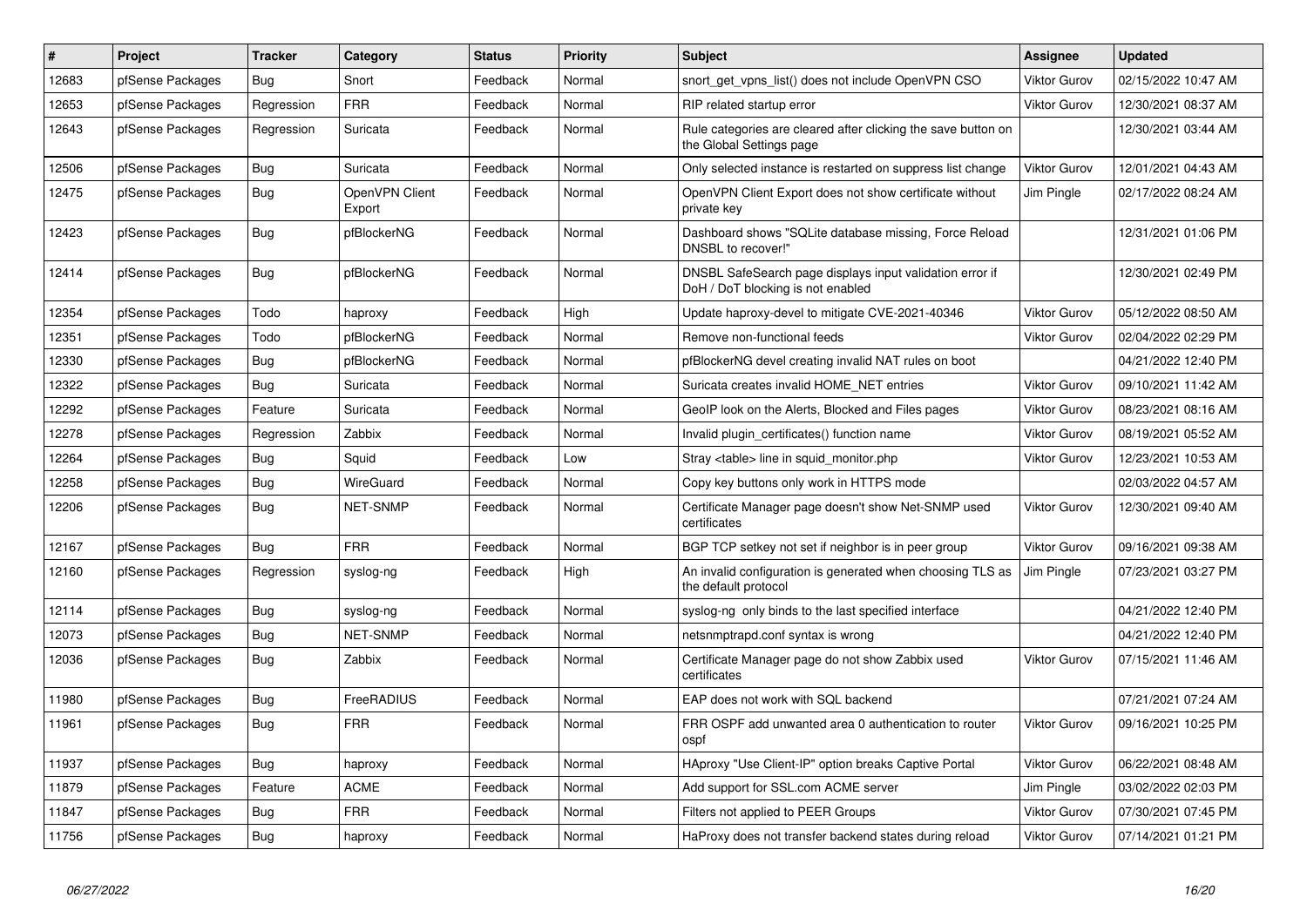| #     | Project          | <b>Tracker</b> | Category      | <b>Status</b> | <b>Priority</b> | <b>Subject</b>                                                                                | <b>Assignee</b>     | <b>Updated</b>      |
|-------|------------------|----------------|---------------|---------------|-----------------|-----------------------------------------------------------------------------------------------|---------------------|---------------------|
| 11746 | pfSense Packages | Bug            | FreeRADIUS    | Feedback      | Normal          | Second LDAP server configuration misses the ipaNThash<br>control attribute                    | <b>Viktor Gurov</b> | 07/14/2021 01:44 PM |
| 11738 | pfSense Packages | Regression     | squidguard    | Feedback      | Normal          | SquidGuard 1.16.18_17 Not Filtering Blacklist<br>No-Transparent Mode                          | <b>Viktor Gurov</b> | 12/21/2021 05:48 AM |
| 11693 | pfSense Packages | Bug            | <b>FRR</b>    | Feedback      | Normal          | IPv6 static routing fails                                                                     | Viktor Gurov        | 04/26/2022 08:50 AM |
| 11681 | pfSense Packages | <b>Bug</b>     | <b>FRR</b>    | Feedback      | Normal          | FRR generates invalid BFD configuration after removing<br>interfaces                          | <b>Viktor Gurov</b> | 07/14/2021 04:40 PM |
| 11530 | pfSense Packages | Bug            | ntop          | Feedback      | Low             | ntopng 4.2 needs to be updated to 4.3, Bug when accessing<br>a host for details               |                     | 03/05/2022 08:35 PM |
| 11515 | pfSense Packages | <b>Bug</b>     | node exporter | Feedback      | Normal          | node exporter 0.18.1 1 - Unable to interact or start the<br>service from web ui               | <b>Viktor Gurov</b> | 07/14/2021 12:37 PM |
| 11491 | pfSense Packages | <b>Bug</b>     | haproxy       | Feedback      | Normal          | haproxy-devel v0.62 2 - startup error 'httpchk'                                               | <b>Viktor Gurov</b> | 06/22/2021 08:46 AM |
| 11477 | pfSense Packages | Bug            | <b>FRR</b>    | Feedback      | Normal          | FRR does not recognize some BFD options                                                       | Viktor Gurov        | 02/26/2021 10:52 PM |
| 11434 | pfSense Packages | <b>Bug</b>     | squidguard    | Feedback      | Normal          | SquidGuard over 1.16.18 11                                                                    |                     | 04/21/2022 12:40 PM |
| 11404 | pfSense Packages | Bug            | <b>FRR</b>    | Feedback      | Normal          | Incorrect prefix/access lists migration on update                                             | <b>Viktor Gurov</b> | 02/18/2021 09:49 AM |
| 11388 | pfSense Packages | <b>Bug</b>     | FreeRADIUS    | Feedback      | Normal          | Captive Portal authentication error with MySQL backend                                        | <b>Viktor Gurov</b> | 02/10/2021 08:54 AM |
| 11345 | pfSense Packages | <b>Bug</b>     | <b>FRR</b>    | Feedback      | Normal          | FRR-OSPF - No "prefix-list" possible                                                          | Jim Pingle          | 02/04/2021 11:03 PM |
| 11343 | pfSense Packages | Bug            | <b>BIND</b>   | Feedback      | Low             | Invalid link to pfSense-pkg-bind changelog                                                    | <b>Viktor Gurov</b> | 04/05/2022 08:12 AM |
| 11331 | pfSense Packages | <b>Bug</b>     | FreeRADIUS    | Feedback      | Normal          | FreeRADIUS latest package upgrade broke Plain Mac<br>Authentication                           | Viktor Gurov        | 01/30/2021 10:08 AM |
| 11301 | pfSense Packages | Feature        | <b>FRR</b>    | Feedback      | Normal          | Switch FRR to use default rc file as a service control base                                   | Jim Pingle          | 01/28/2021 09:35 AM |
| 11295 | pfSense Packages | Feature        | pfBlockerNG   | Feedback      | Normal          | DNSBL IDN support                                                                             | <b>Viktor Gurov</b> | 09/10/2021 11:33 AM |
| 11274 | pfSense Packages | <b>Bug</b>     | ntop          | Feedback      | Normal          | ntopng https web server does not present full certificate<br>chain                            | <b>Viktor Gurov</b> | 01/28/2021 09:51 AM |
| 11248 | pfSense Packages | Feature        | squidguard    | Feedback      | Normal          | SafeSearch update                                                                             | Viktor Gurov        | 01/28/2021 10:01 AM |
| 11210 | pfSense Packages | Feature        | Suricata      | Feedback      | Normal          | 3rd party rulesets                                                                            | <b>Viktor Gurov</b> | 11/24/2021 04:21 AM |
| 11204 | pfSense Packages | <b>Bug</b>     | NET-SNMP      | Feedback      | Normal          | Fix net-snmp logging to syslog                                                                | Jim Pingle          | 03/19/2021 05:10 AM |
| 11185 | pfSense Packages | Bug            | ntop          | Feedback      | Normal          | Redis service stopping before NtopNg                                                          |                     | 04/21/2022 12:40 PM |
| 11180 | pfSense Packages | <b>Bug</b>     | Filer         | Feedback      | Normal          | Filer run action for files on sync that wan't been modified                                   | <b>Viktor Gurov</b> | 01/08/2021 07:27 AM |
| 11155 | pfSense Packages | Feature        | pfBlockerNG   | Feedback      | Normal          | SafeSearch AAAA                                                                               | Viktor Gurov        | 02/05/2021 04:54 AM |
| 11135 | pfSense Packages | <b>Bug</b>     | haproxy       | Feedback      | High            | HAproxy OCSP reponse crontab bug                                                              | Viktor Gurov        | 09/10/2021 11:51 AM |
| 11130 | pfSense Packages | Feature        | <b>FRR</b>    | Feedback      | Normal          | FRR RIP support                                                                               | Jim Pingle          | 12/31/2021 04:19 PM |
| 11098 | pfSense Packages | Bug            | Backup        | Feedback      | Normal          | Backup Files and Directories plugin crashes firewall if /root<br>specified as backup location | <b>Viktor Gurov</b> | 12/23/2021 10:45 AM |
| 10990 | pfSense Packages | Bug            | NET-SNMP      | Feedback      | Normal          | net-snmp IPv6 listen address needs to be wrapped in<br>square brackets                        |                     | 03/19/2021 05:09 AM |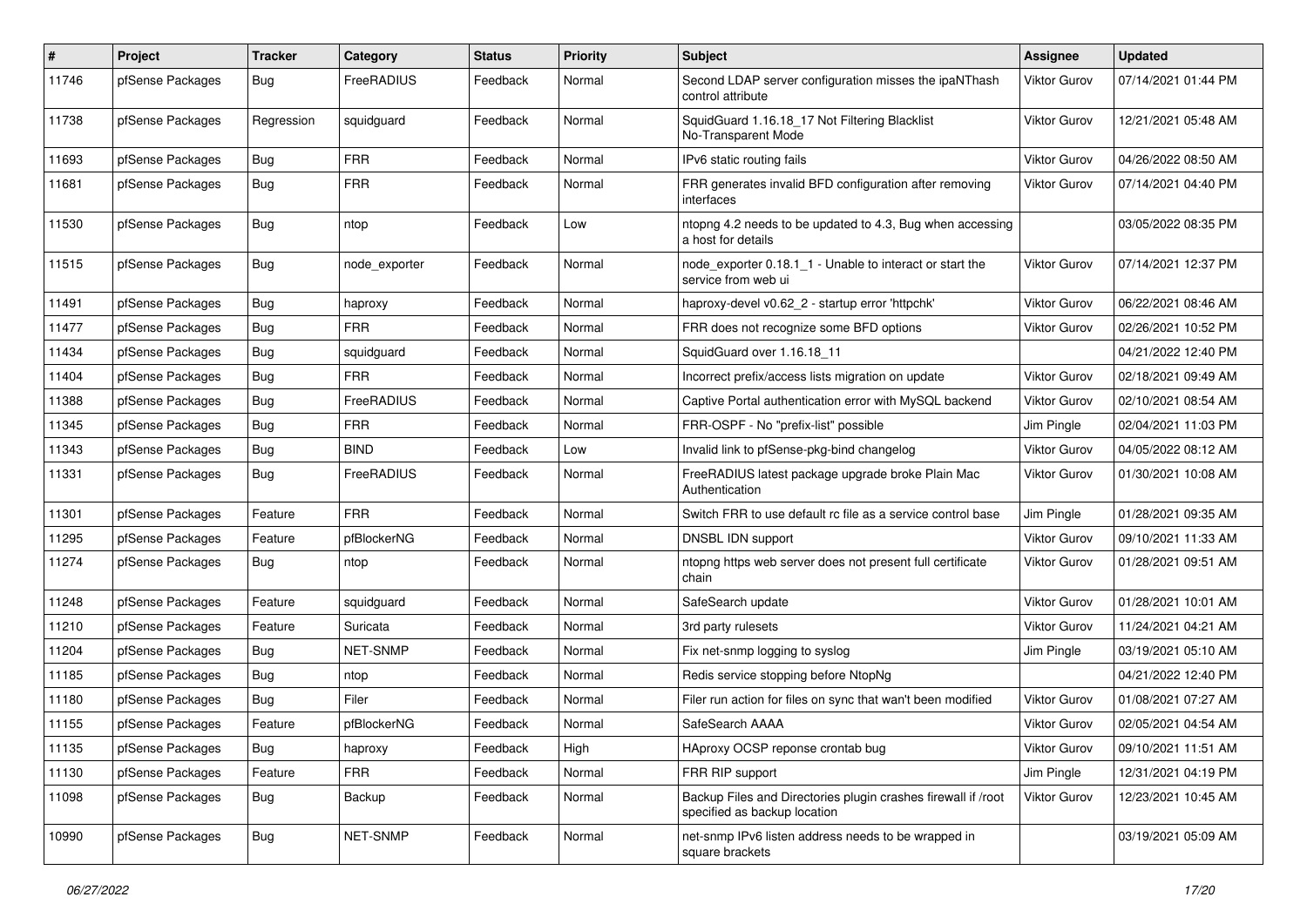| #     | Project          | <b>Tracker</b> | Category    | <b>Status</b> | <b>Priority</b> | <b>Subject</b>                                                                                                                      | Assignee            | <b>Updated</b>      |
|-------|------------------|----------------|-------------|---------------|-----------------|-------------------------------------------------------------------------------------------------------------------------------------|---------------------|---------------------|
| 10936 | pfSense Packages | <b>Bug</b>     | haproxy     | Feedback      | Normal          | both haproxy/haproxy-devel non-existent option<br>lb-agent-chk                                                                      |                     | 04/21/2022 12:40 PM |
| 10908 | pfSense Packages | Feature        | FreeRADIUS  | Feedback      | Normal          | FreeRADIUS server certificate not using full CA chain                                                                               | Viktor Gurov        | 04/22/2022 02:19 AM |
| 10900 | pfSense Packages | Bug            | Backup      | Feedback      | Normal          | /packages/backup/backup.php?a=download&t=backup<br>HTTP 504, or Sends PHP Error Message as ASCII/Text file<br>Named pfsense.bak.tgz |                     | 04/05/2022 01:51 AM |
| 10872 | pfSense Packages | Feature        | Suricata    | Feedback      | Normal          | Add adjustable notification for Severity Alert                                                                                      | Viktor Gurov        | 08/20/2021 07:52 AM |
| 10871 | pfSense Packages | Feature        | FreeRADIUS  | Feedback      | Normal          | Extra time period counters for SQL backend                                                                                          | Viktor Gurov        | 04/22/2022 02:19 AM |
| 10796 | pfSense Packages | Feature        | Cellular    | Feedback      | Normal          | Huawei ME909u-521 support                                                                                                           |                     | 04/21/2022 12:40 PM |
| 10789 | pfSense Packages | Feature        | <b>FRR</b>  | Feedback      | Normal          | FRR integrated configuration and hitless reloads                                                                                    | Jim Pingle          | 01/20/2021 11:16 PM |
| 10779 | pfSense Packages | Feature        | haproxy     | Feedback      | Normal          | HAProxy SSL/TLS Compatibility Mode                                                                                                  | Viktor Gurov        | 04/22/2022 02:20 AM |
| 10739 | pfSense Packages | Feature        | haproxy     | Feedback      | Normal          | Update HAproxy-devel package to 2.2 and HAproxy to 2.0                                                                              | Viktor Gurov        | 10/03/2021 03:53 PM |
| 10692 | pfSense Packages | <b>Bug</b>     | PIMD        | Feedback      | Normal          | PIMD starts twice at boot                                                                                                           |                     | 04/21/2022 12:40 PM |
| 10608 | pfSense Packages | <b>Bug</b>     | Squid       | Feedback      | Normal          | Update squid port to 4.11-p2                                                                                                        |                     | 03/02/2021 04:00 AM |
| 10572 | pfSense Packages | <b>Bug</b>     | Squid       | Feedback      | Normal          | STARTTLS option is ignored                                                                                                          | Viktor Gurov        | 04/22/2022 02:20 AM |
| 10541 | pfSense Packages | Feature        | Squid       | Feedback      | Normal          | Squid failover and load balancing                                                                                                   | Viktor Gurov        | 01/14/2021 07:34 AM |
| 10450 | pfSense Packages | <b>Bug</b>     | Squid       | Feedback      | Normal          | Squid reverse proxy switching peers                                                                                                 | <b>Viktor Gurov</b> | 04/22/2022 02:21 AM |
| 10445 | pfSense Packages | Bug            | <b>BIND</b> | Feedback      | Normal          | BIND crashed when added RPZ. rpz is not a master or slave<br>zone.                                                                  |                     | 04/21/2022 12:40 PM |
| 10426 | pfSense Packages | <b>Bug</b>     | Filer       | Feedback      | Normal          | Filer must validate that File name is uniq                                                                                          |                     | 04/20/2022 11:02 AM |
| 10393 | pfSense Packages | <b>Bug</b>     | syslog-ng   | Feedback      | Normal          | Syslog-ng TLS support is broken                                                                                                     |                     | 04/21/2022 12:40 PM |
| 10330 | pfSense Packages | <b>Bug</b>     | <b>BIND</b> | Feedback      | Normal          | BIND zone configuration displays wrong DS resource record<br>with inline DNSSEC signing enabled                                     |                     | 04/21/2022 12:40 PM |
| 9982  | pfSense Packages | Feature        | Squid       | Feedback      | Normal          | basic Idap auth TLS connection                                                                                                      | Viktor Gurov        | 04/22/2022 02:21 AM |
| 9916  | pfSense Packages | Feature        | <b>BIND</b> | Feedback      | Normal          | Check allow-transfer in custom option when the zone is<br>slave                                                                     |                     | 04/21/2022 12:40 PM |
| 9852  | pfSense Packages | Feature        | Suricata    | Feedback      | Normal          | show File-Store directory listing                                                                                                   | Viktor Gurov        | 08/20/2021 07:52 AM |
| 9762  | pfSense Packages | Feature        | Squid       | Feedback      | Normal          | Squid Reverse Proxy Change redir domain(s) to use regex                                                                             |                     | 04/21/2022 12:40 PM |
| 9721  | pfSense Packages | Feature        | Squid       | Feedback      | Normal          | add squidclient -h 127.0.0.1 mgr:info output to Diagnostics /<br>Squid and status.php                                               | Viktor Gurov        | 04/22/2022 02:21 AM |
| 9700  | pfSense Packages | Feature        | Squid       | Feedback      | Normal          | Secure Squid HTTPS Proxy                                                                                                            |                     | 01/25/2022 06:39 PM |
| 9335  | pfSense Packages | Bug            | haproxy     | Feedback      | Normal          | Stored XSS in HAProxy / haproxy_listeners_edit.php                                                                                  | Jim Pingle          | 02/18/2019 09:35 AM |
| 8315  | pfSense Packages | Bug            | Mail report | Feedback      | Normal          | Mail Report mail report send() behavior different than<br>notify_via_smtp()                                                         | Jim Pingle          | 09/24/2019 10:12 AM |
| 8251  | pfSense Packages | <b>Bug</b>     | FreeRADIUS  | Feedback      | Normal          | Captiveportal + FreeRadius "Last activity" resets to Session<br>start                                                               |                     | 08/13/2019 11:10 AM |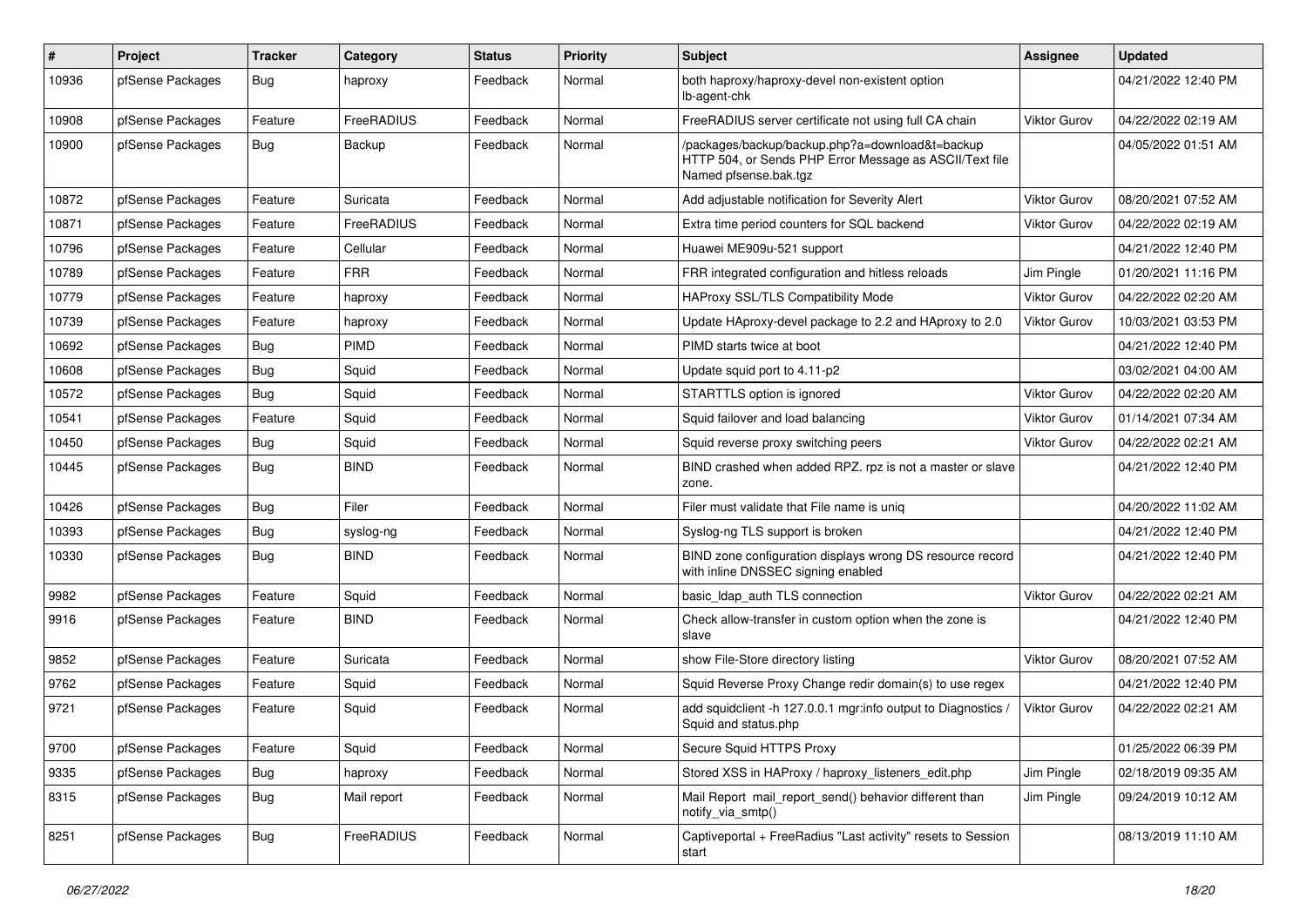| #     | Project          | <b>Tracker</b>     | Category                   | <b>Status</b> | <b>Priority</b> | <b>Subject</b>                                                                                              | <b>Assignee</b>       | <b>Updated</b>      |
|-------|------------------|--------------------|----------------------------|---------------|-----------------|-------------------------------------------------------------------------------------------------------------|-----------------------|---------------------|
| 7797  | pfSense Packages | Bug                | Squid                      | Feedback      | Normal          | Squid Reverse Proxy alternating between destinations                                                        |                       | 04/21/2022 12:40 PM |
| 7039  | pfSense Packages | <b>Bug</b>         | haproxy                    | Feedback      | Normal          | HAProxy backend configuration does not handle<br>intermediate CAs properly                                  |                       | 04/21/2022 12:40 PM |
| 6964  | pfSense Packages | Bug                | Suricata                   | Feedback      | Normal          | Host OS Policy Assignment broken when using "Import" or<br>"Aliases" buttons                                | <b>Viktor Gurov</b>   | 08/20/2021 07:52 AM |
| 6651  | pfSense Packages | Feature            | <b>FRR</b>                 | Feedback      | Normal          | Loopback interfaces                                                                                         | Christian<br>McDonald | 12/25/2021 02:42 PM |
| 4088  | pfSense Packages | <b>Bug</b>         | squidguard                 | Feedback      | Normal          | Buggy squidgurd config file is created                                                                      | <b>Viktor Gurov</b>   | 01/28/2021 10:01 AM |
| 11936 | pfSense Packages | <b>Bug</b>         | <b>FRR</b>                 | Incomplete    | High            | FRR does not connect BGP when using password                                                                |                       | 05/19/2021 08:12 AM |
| 13291 | pfSense Docs     | Todo               | Configuration              | New           | Low             | Notification documentation                                                                                  |                       | 06/21/2022 10:22 AM |
| 13236 | pfSense Docs     | Todo               | Products                   | <b>New</b>    | Normal          | Document link speed limitations with igc and ix on<br>6100/4100                                             |                       | 05/31/2022 05:53 PM |
| 13108 | pfSense Docs     | Todo               | Installation /<br>Upgrades | <b>New</b>    | Normal          | ZFS filesystem implications                                                                                 | Jim Pingle            | 04/27/2022 03:18 PM |
| 13020 | pfSense Docs     | Todo               | <b>Firewall Rules</b>      | <b>New</b>    | Normal          | easyrule command documentation should document<br>permissible wildcards                                     | Jim Pingle            | 04/04/2022 08:01 AM |
| 13016 | pfSense Docs     | <b>New Content</b> | Virtualization             | <b>New</b>    | Normal          | Workaround for bandwith issues since 2.6 when installed in<br>Hyper-V                                       |                       | 04/01/2022 01:06 PM |
| 12978 | pfSense Docs     | Correction         | Monitoring                 | New           | Normal          | Correction to iftop section of Monitoring Bandwidth Usage                                                   | Jim Pingle            | 03/23/2022 11:18 AM |
| 12883 | pfSense Docs     | Todo               | <b>DNS</b>                 | New           | Normal          | Feedback on Services - DNS Resolver - Host Overrides                                                        |                       | 02/28/2022 07:54 PM |
| 12861 | pfSense Docs     | Correction         | Hardware                   | New           | Normal          | pfSense hardware tuning guide references obsolete<br>interface loader variable & buffer limits              |                       | 02/23/2022 05:31 PM |
| 12805 | pfSense Docs     | <b>New Content</b> | General                    | <b>New</b>    | Very Low        | Add documentation about what triggers a notfication                                                         |                       | 02/15/2022 05:10 PM |
| 12804 | pfSense Docs     | <b>New Content</b> | General                    | <b>New</b>    | Very Low        | Create Slack documentation                                                                                  |                       | 02/15/2022 04:59 PM |
| 12791 | pfSense Docs     | <b>New Content</b> | Diagnostics                | <b>New</b>    | Normal          | Diagnostic Information for Support (pfSense)                                                                |                       | 02/13/2022 08:49 PM |
| 12787 | pfSense Docs     | Todo               | <b>IPsec</b>               | New           | Normal          | Feedback on pfSense Configuration Recipes - Routing<br>Internet Traffic Through a Site-to-Site IPsec Tunnel |                       | 02/11/2022 11:28 PM |
| 12756 | pfSense Docs     | Todo               | WireGuard                  | <b>New</b>    | Normal          | Feedback on pfSense Configuration Recipes - WireGuard<br>Remote Access VPN Configuration Example            | Christian<br>McDonald | 05/31/2022 11:42 AM |
| 12659 | pfSense Docs     | Todo               | Hardware                   | New           | Normal          | Feedback on Hardware - Hardware Tuning and<br>Troubleshooting - Flow Control for ix                         |                       | 01/16/2022 10:22 AM |
| 12597 | pfSense Docs     | New Content        | Hardware                   | New           | Normal          | How to reset IPMI settings and password for Netgate<br>appliances                                           |                       | 05/07/2022 12:33 PM |
| 12570 | pfSense Docs     | Correction         | General                    | <b>New</b>    | Normal          | Active appliance list missing 6100                                                                          |                       | 12/06/2021 11:41 AM |
| 12565 | pfSense Docs     | <b>New Content</b> | OpenVPN                    | New           | Normal          | Document new "Duplicate Connection Limit" option on<br>OpenVPN server instances                             | Jim Pingle            | 12/06/2021 08:07 AM |
| 12461 | pfSense Docs     | Todo               | Hardware                   | New           | Normal          | Improve macOS Serial Command Instructions                                                                   |                       | 10/15/2021 03:47 PM |